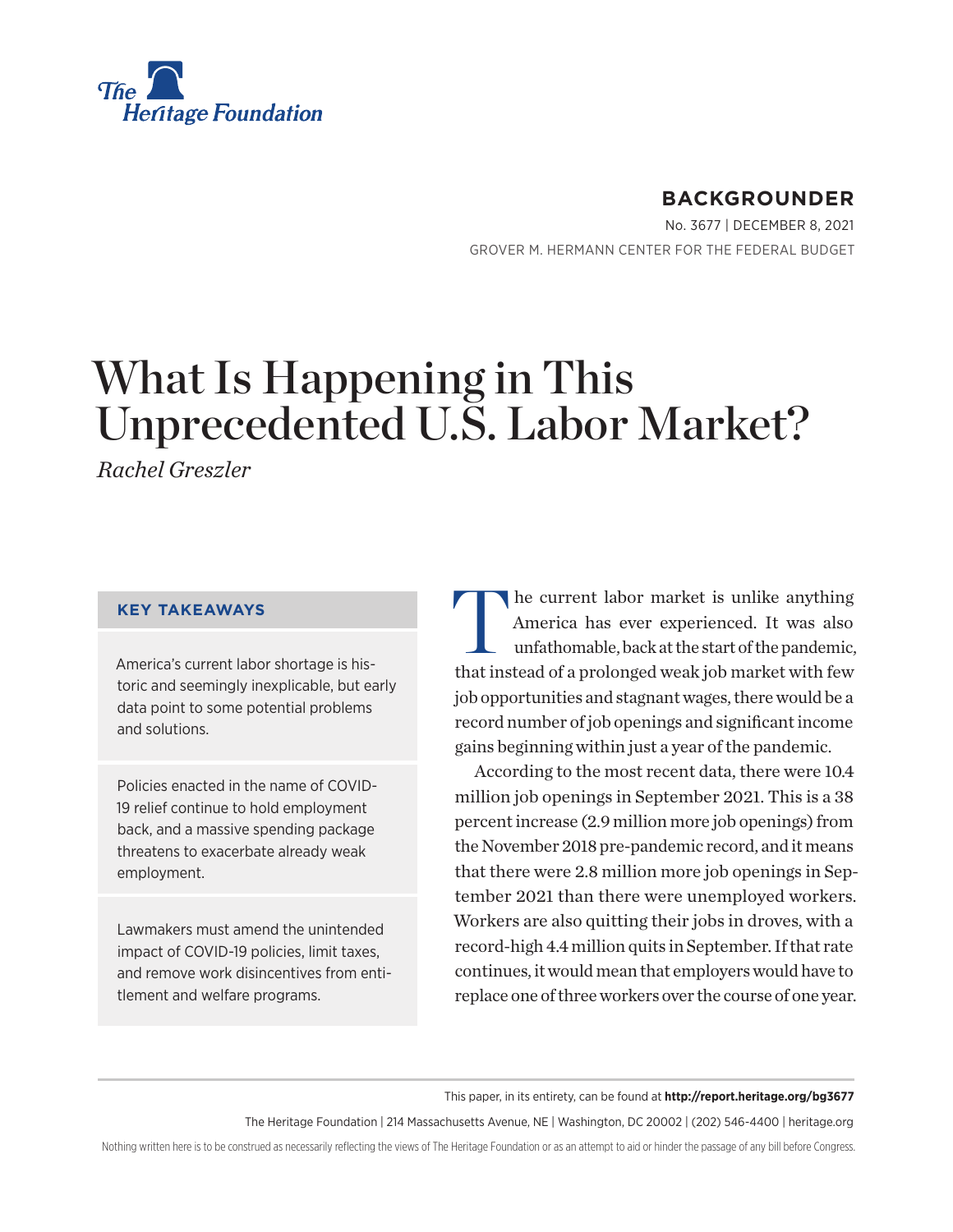## **Pandemic Employment Gap**

PERCENT CHANGE IN ACTUAL EMPLOYMENT VS. COUNTERFACTUAL TREND\* SINCE FEBRUARY 2020, ALL WORKERS



\* Counterfactual trend is based on a definition of steady state employment growth from the Federal Reserve, equal to monthly growth of about 84,000 or 0.053 percent.

SOURCE: Unpublished tabulations from the Bureau of Labor Statistics Current Population Survey. Data should be interpreted with caution as they are based on small sample sizes.

BG3677 **a** heritage.org

The labor shortage has created a damaging cycle: A lack of workers means that those with jobs often have to work overtime to pick up the slack, and often cannot take time off, which leads to unhappy workers, even more people quitting their jobs, increased instances of strikes, higher costs for employers (overtime pay and turnover costs), and, subsequently, even greater shortages of labor, goods, and services, with further price increases.

This *Backgrounder* examines what is happening in the labor market, considers the factors that may be holding workers back, and provides recommendations for policymakers to help encourage more productive work.

### Employment Trends

At 155 million workers, total employment today is 3.1 million (1.9 percent) below its February 2020 level. Compared to a steady-state growth of about 84,000 jobs (0.53 percent) per month, total employment today is 4.7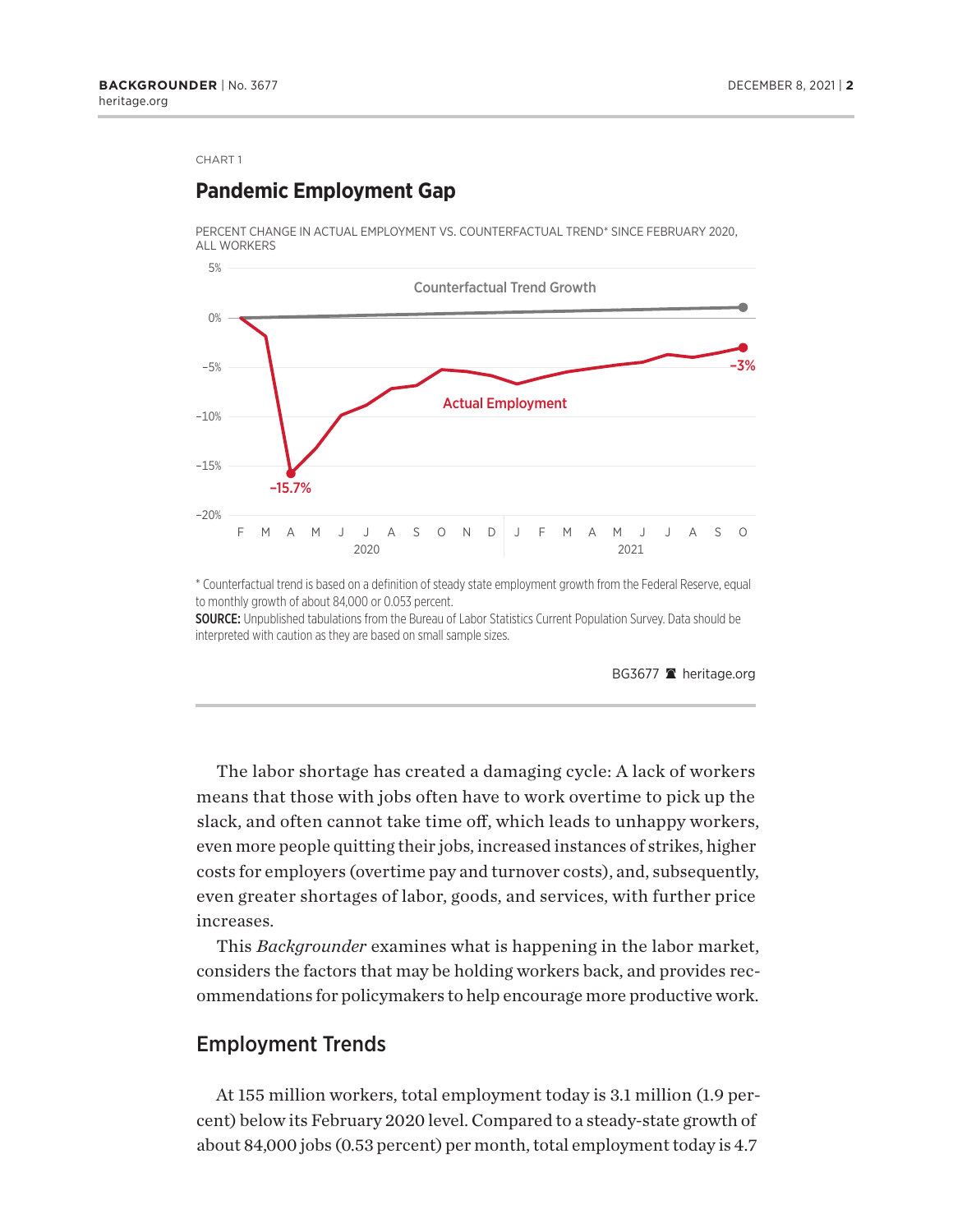#### <span id="page-2-0"></span>TABLE 1

# **Employment Gap by Gender, Presence of Children, and Age**

DIFFERENCE BETWEEN ACTUAL EMPLOYMENT LEVELS AND COUNTERFACTUAL EMPLOYMENT TREND,\* FEBRUARY 2020 TO OCTOBER 2021

| Group                                     | <b>Employment Gap</b> | <b>Employment Gap</b> | <b>Share of Total</b><br><b>Employment Gap</b> |
|-------------------------------------------|-----------------------|-----------------------|------------------------------------------------|
| All workers                               | -4,735,448            | $-3.0%$               | 100.0%                                         |
| Men                                       | $-1,769,274$          | $-2.1%$               | 37.4%                                          |
| Women                                     | $-2,966,174$          | $-4.0%$               | 62.6%                                          |
| Workers with children                     | $-2,563,153$          | $-5.1%$               | 54.1%                                          |
| Workers without children                  | $-2,172,295$          | $-2.0%$               | 45.9%                                          |
| Men with children under 18                | $-1,295,580$          | $-5.0%$               | 27.4%                                          |
| Women with children under 18              | $-1,267,573$          | $-5.2%$               | 26.8%                                          |
| Men without children under 18             | $-473.694$            | $-0.8%$               | 10.0%                                          |
| Women without children under 18           | $-1,698,601$          | $-3.4%$               | 35.9%                                          |
| Men with children 6 to 17, none younger   | $-792,366$            | $-5.5%$               | 16.7%                                          |
| Women with children 6 to 17, none younger | $-614,210$            | $-4.2%$               | 13.0%                                          |
| Men with children under 6                 | $-502,214$            | $-4.4%$               | 10.6%                                          |
| Women with children under 6               | $-653,363$            | $-6.6%$               | 13.8%                                          |

\* Counterfactual trend is based on a defi nition of steady state employment growth from the Federal Reserve, equal to monthly growth of about 84,000 or 0.053 percent.

SOURCE: Unpublished tabulations from the Bureau of Labor Statistics Current Population Survey. Data should be interpreted with caution as they are based on small sample sizes.

### BG3677 <sup>a</sup> heritage.org

million (3 percent) below where it might have been absent the pandemic and absent other changes in economic conditions.<sup>[1](#page-21-0)</sup>

Throughout the pandemic, different groups of workers have been affected differently. Tabulations based on unpublished data from the Bureau of Labor Statistics' Current Population Survey provide additional information on employment trends, such as by age, gender, and the presence of children in the home[.2](#page-21-0) Table 1 provides a breakdown of the employment gaps for various groups of workers, as measured by the percentage difference between current employment (October 2021) and where it would have been if, absent the pandemic, employment had followed steady-state employment growth.

**Men vs. Women.** Initially, between February 2020 and April 2020, women's employment declined by 2.2 million more than men's, as women experienced an 18.1 percent employment gap and men experienced a 13.6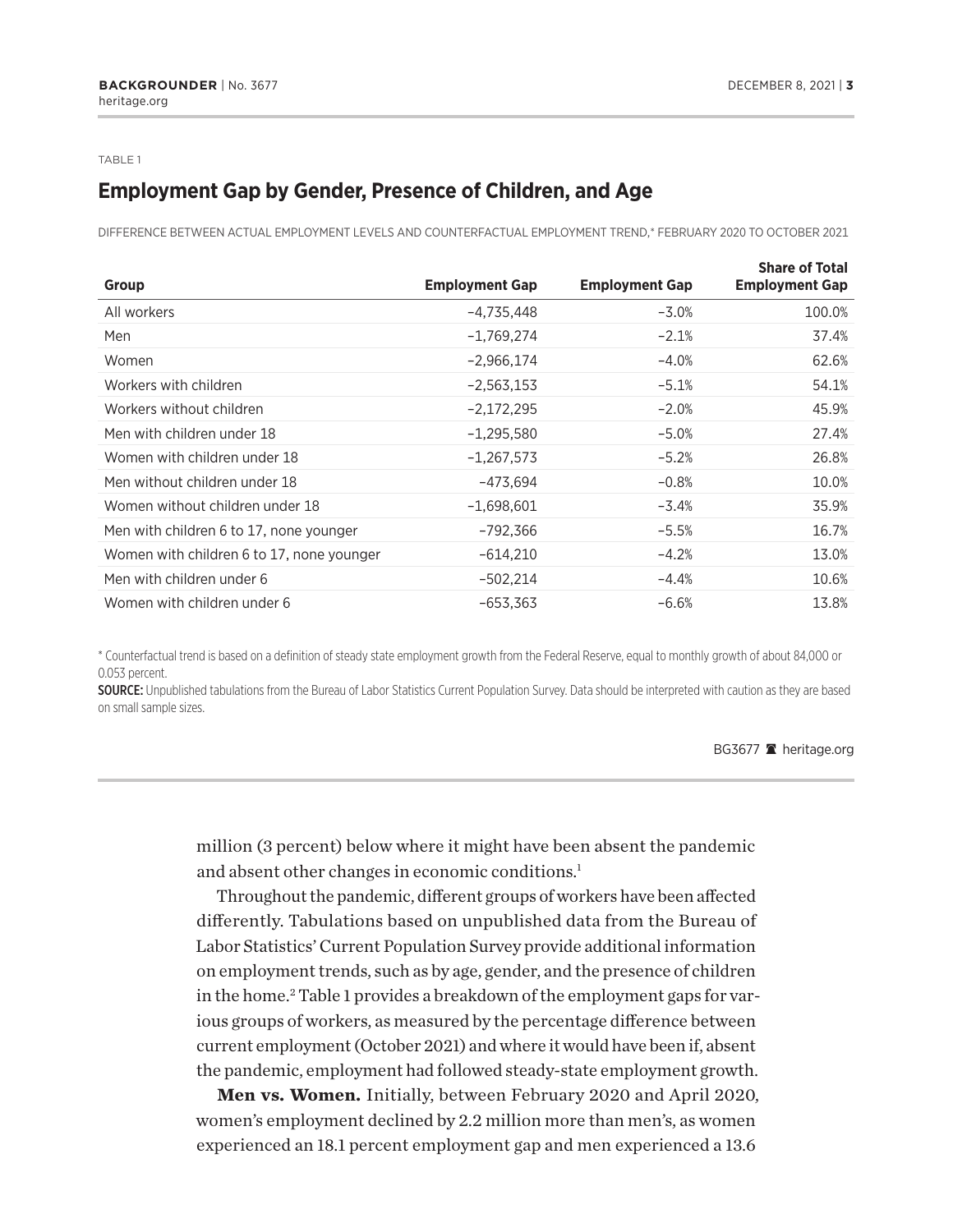# <span id="page-3-0"></span>**Pandemic Employment Gap by Gender**

DIFFERENCE BETWEEN ACTUAL EMPLOYMENT AND COUNTERFACTUAL TREND\* SINCE FEBRUARY 2020



\* Counterfactual trend is based on a definition of steady state employment growth from the Federal Reserve, equal to monthly growth of about 84,000 or 0.053 percent.

SOURCE: Unpublished tabulations from the Bureau of Labor Statistics Current Population Survey. Data should be interpreted with caution as they are based on small sample sizes.



percent gap[.3](#page-21-0) The primary reasons that COVID-19 affected women disproportionately was that women made up a higher percentage of workers in the industries that were most impacted by COVID-19 shutdowns, and they also were more likely to be the primary caregivers for children whose schools and daycares had closed.

But men's and women's employment gaps narrowed through March 2021, at which point the women's employment gap was 5.6 percent and the men's was 5.3 percent.<sup>4</sup> As men's employment continued to rise and the men's employment gap declined to 2.1 percent in October 2021, women's employment gains leveled off throughout the spring and summer, but have ticked up recently, with their gap equal to 4.0 percent in October 2021.

Although women's employment recovery began to fall behind men's in spring 2021, the fact that women's unemployment rates were consistently well below men's unemployment rates between September 2020 and September 2021 suggests that women's employment shifts have more to do with their choices than with a lack of options.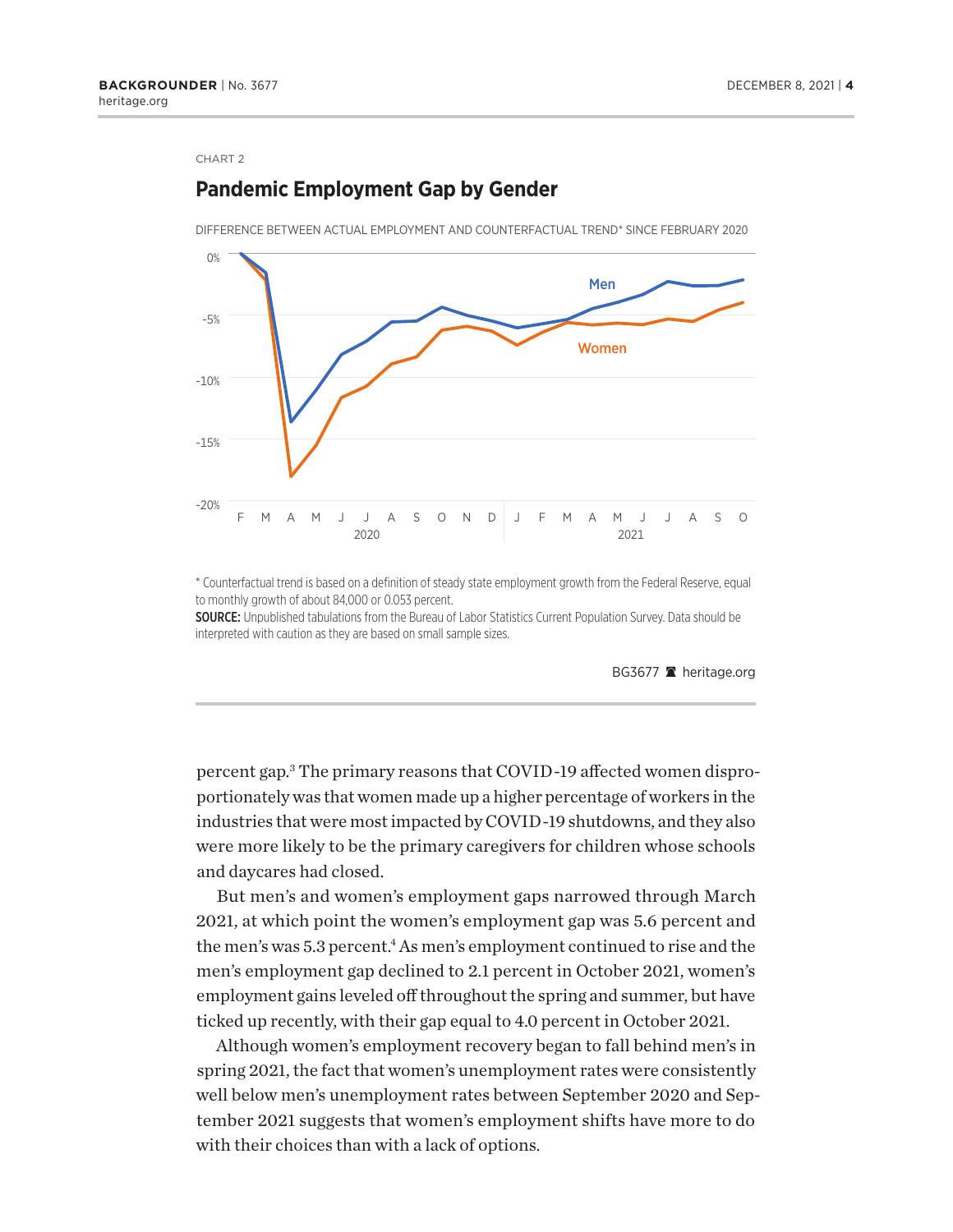# **Pandemic Employment Gap by Age**

DIFFERENCE BETWEEN ACTUAL EMPLOYMENT AND COUNTERFACTUAL TREND\* SINCE FEBRUARY 2020



\* Counterfactual trend is based on a definition of steady state employment growth from the Federal Reserve, equal to monthly growth of about 84,000 or 0.053 percent.

SOURCE: Unpublished tabulations from the Bureau of Labor Statistics Current Population Survey. Data should be interpreted with caution as they are based on small sample sizes.



**Parents vs. Workers Without Children.** Initially, parents' employment fell by significantly less than that of non-parents, as the employment gap in April 2020 was 11.8 percent among parents and 17.6 percent among non-parents. (Parents are defined here as having one or more children under age 18 in the home.) This likely had to do with parents tending to have more seniority than younger, childless workers, and parents likely also have stronger desires for work—being less willing to quit and more likely to accept jobs—because of the need to provide for their children.

Parents consistently experienced lower employment gaps than non-parents until spring 2021, when that trend reversed. From March 2020 through February 2021, parents' employment gap was 1.8 percentage points smaller than non-parents, but between March 2021 and October 2021, parents' employment gap has been 2.1 percentage points higher than that of non-parents. As of October 2021, parents' employment gap was 5.1 percent while non-parents' was 2.0 percent. (See Chart 7 and discussion on child payments below.)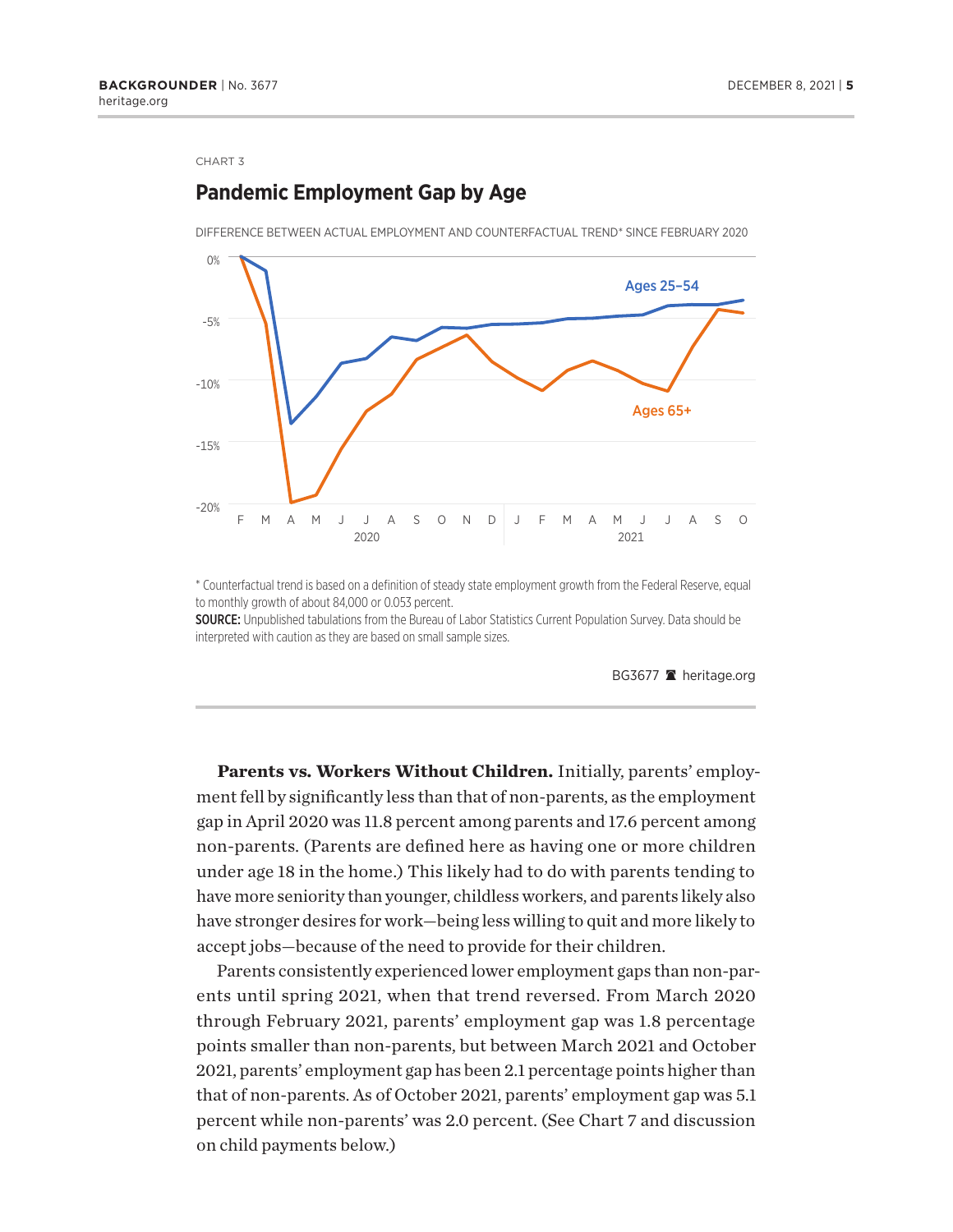<span id="page-5-0"></span>**Older Americans.** COVID-19 poses significantly higher risks for older individuals, and almost certainly contributed to older Americans' larger employment losses. In April 2020, Americans ages 65 and older experienced a 19.9 percent employment gap, compared to a 13.5 percent gap among workers ages 25 through 54[.5](#page-21-0)

In addition to the health risks, all COVID-19 workplace adjustments (such as increased reliance on technology) may have contributed to older Americans' decisions to withdraw from the labor force, especially for those with sufficient retirement savings. Following an initial sharp decline, the data show that older Americans' employment rebounded throughout summer 2020 and was nearing the employment trends of prime-age workers in October 2020, but then declined alongside the late-fall 2020 and winter 2021 surge in COVID-19 cases, and then began rising in spring 2021 alongside vaccination availability. As of October 2021, the employment gap for workers ages 65 and older was 4.6 percent, compared to a 3.6 percent gap among workers ages 25 to 54.

### What Is Holding Workers Back?

With 10.4 million job openings—2.9 million more than the pre-pandemic record from November 2018—a lack of job opportunities is not the cause of low labor-force participation or sub-par employment.

**Fear of COVID-19?** While some workers—especially older Americans and individuals with health conditions that put them at greater risk from COVID-19—may be hesitant to return to work, the vaccine and significant health and safety precautions that are now commonplace have made it easier for individuals to protect themselves and to feel safer at work. The data indicate that fears of COVID-19 are not a significant factor in current labor shortages.

In May 2020, when the Bureau of Labor Statistics began collecting data related to the COVID-19 pandemic, there were 9.7 million individuals who were not in the labor force and not looking for work in the previous four weeks because of the coronavirus pandemic. This includes people who are fearful of catching the virus, as well as other pandemic-related reasons, such as a business closing or a change in circumstances related to COVID-19.

The number of people not looking for work because of the pandemic quickly declined to 3.6 million in October 2020, and then began rising again amid the second, fall 2020, wave of COVID-19 infections. Between January and June 2021, the number of individuals not looking for work because of COVID-19 steadily declined from 4.7 million to 1.6 million as vaccines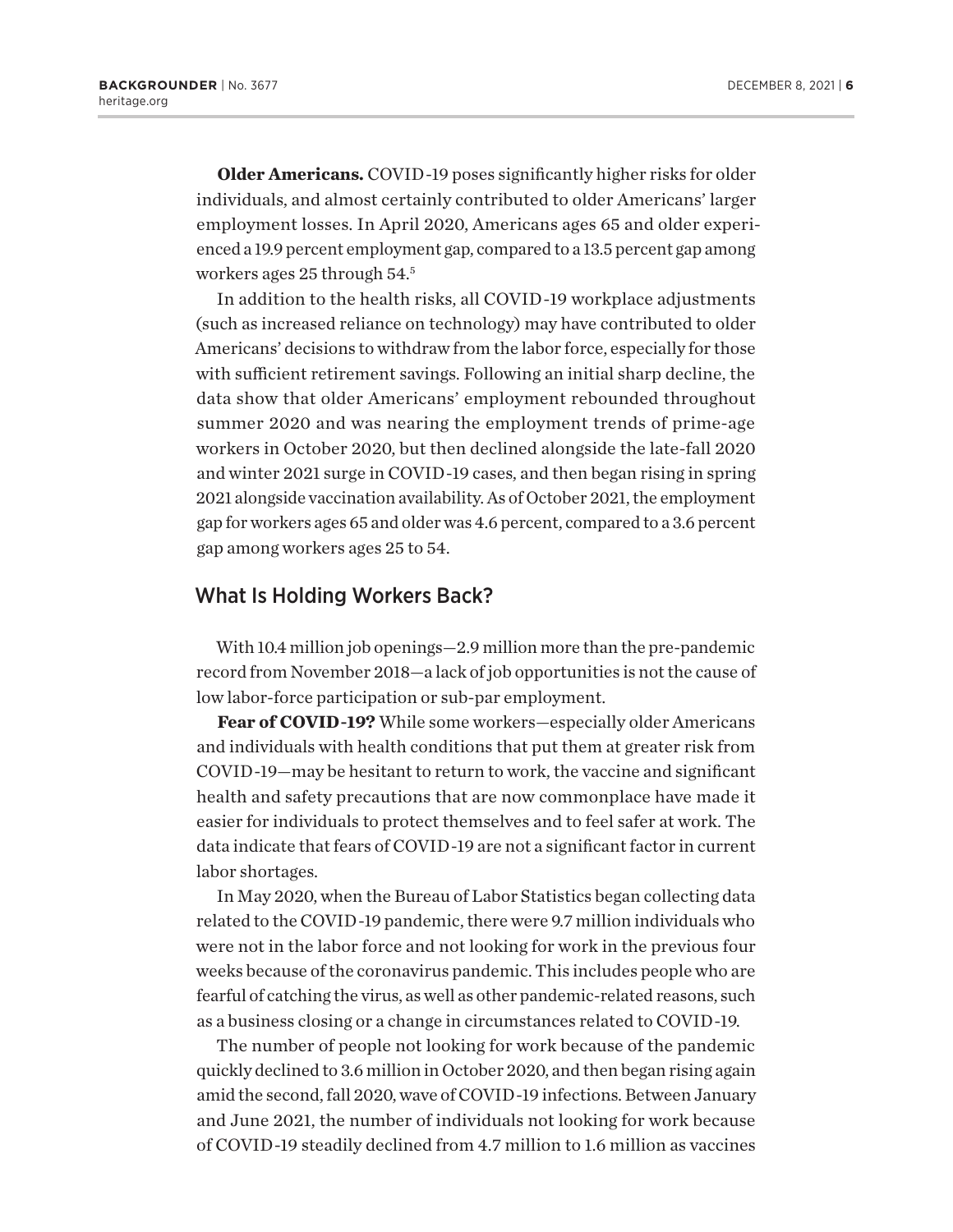

# <span id="page-6-0"></span>**People Not Looking for Work Due to Coronavirus Pandemic**

SOURCE: Bureau of Labor Statistics, "Supplemental Data Measuring the Effects of the Coronavirus (COVID-19) Pandemic on the Labor Market," Table 10, https://www.bls.gov/cps/effects-of-the-coronavirus-covid-19-pandemic. htm (accessed November 20, 2021).

BG3677 **a** heritage.org

became widely available. This figure remained stable around 1.6 million individuals through September 2021 and dipped to 1.3 million in October 2021.

Compared to 10.4 million job openings, 1.3 million individuals not looking for work because of COVID-19 is a relatively small factor in the labor shortage.

**Childcare Struggles?** Childcare is a logical source of potential employment struggles for parents amidst COVID-19, especially in spring 2020 when 13 percent of working parents reported cutting back on work hours or quitting a job because of a lack of childcare.<sup>6</sup>

But childcare providers were generally quicker to reopen than public schools, and while some issues, such as the unprecedented labor shortage and COVID-19 protocols, are still affecting the reliability of childcare, it does not appear that access to childcare is a new struggle. A May 2021 study by Jason Furman (former chair of President Barack Obama's Council of Economic Advisers), Melissa Kearney, and Wilson Powell III found that childcare struggles have had little or no impact on the jobs recovery. The authors found that "despite the widespread challenges that parents across the country have faced from ongoing school and daycare closures, excess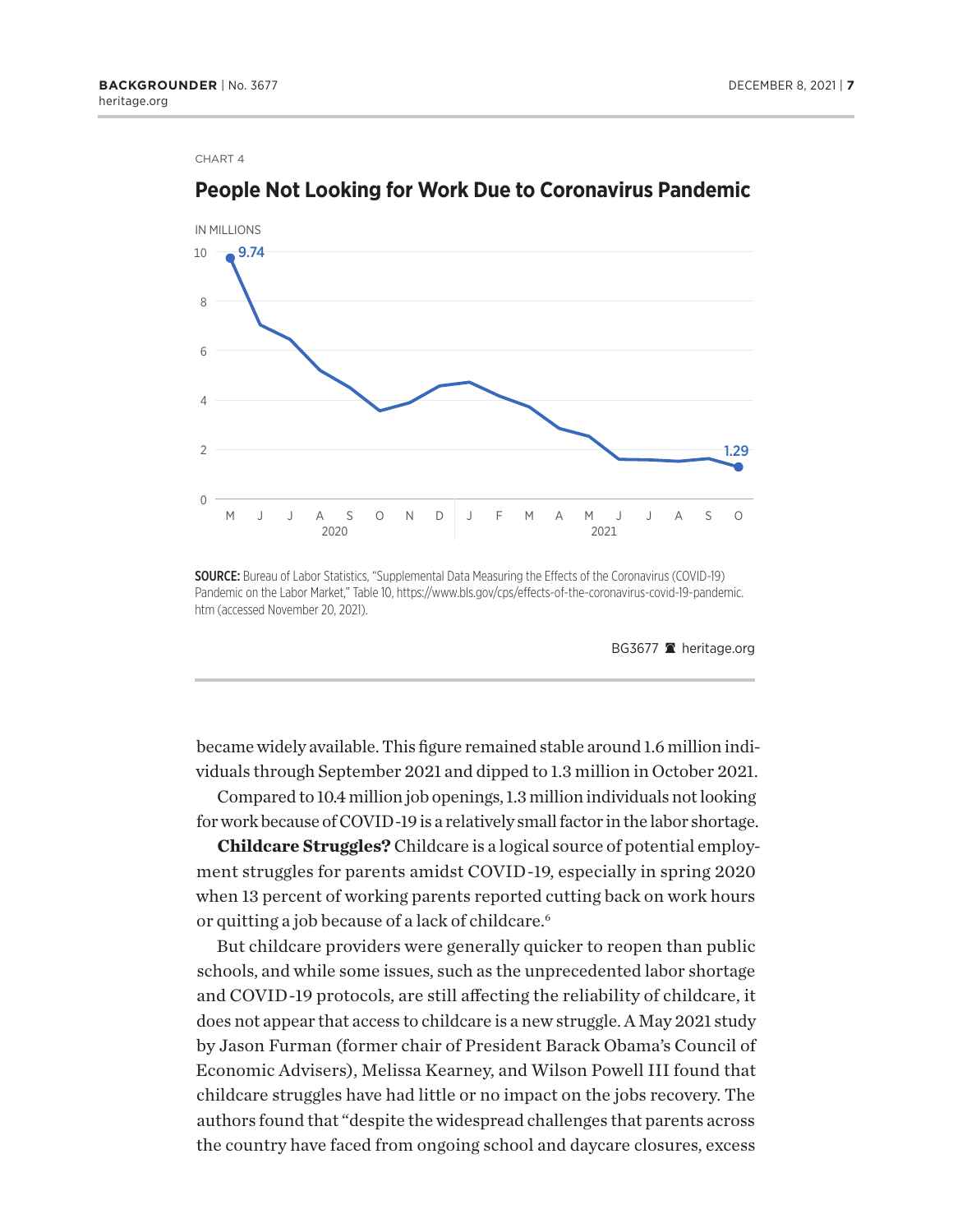<span id="page-7-0"></span>employment declines among parents of young children are not a driver of continuing low employment levels.["7](#page-21-0) In fact, parents' employment declined by 4.5 percent, compared to a 5.2 percent decline in employment among workers who are not parents of young children.

While the employment of fathers declined by even less than that of mothers, the authors found that "any childcare issues that have pushed mothers out of the workforce account for a negligible share of the overall reduction in employment since the beginning of the pandemic," and noted that the impact was "zero, in fact" after controlling for factors like education and industry.<sup>8</sup>

Yet, that report was published in May 2021, presumably using data from March or April, and as Chart 7 and Table 1comparing workers with and without children both show, there has been a shift since then. It seems unlikely that childcare struggles would have markedly increased more than a year after the pandemic began.

A comparison of employment gaps among workers with young, childcare-age children versus parents with older, school-aged children could help to tease out the role of childcare. Table 1 shows that the employment gap among fathers with children under age six (childcare-aged)—at 4.4 percent—is actually smaller than the 5.5 percent employment gap among fathers with children ages six through 17. The reverse is true for women; mothers with children under age six have a 6.6 percent employment gap, while mothers with children ages six through 17 have a 4.2 percent gap.

Possible explanations for parents' employment trends include the availability of in-person schooling (parents' employment rose in fall 2020 as some schools reopened in person, and experienced a small boost in fall 2021), and disruptions in childcare, with labor shortages and COVID-19 health protocols sometimes limiting capacity and causing temporary closures. There also may be parent-motivated choices affecting employment, including decisions to spend more time at home with children, deciding to homeschool, and the introduction of monthly vs making it easier not to work. The potential impact of monthly child payments is discussed below and visualized in Chart 7.

# Welfare-Without-Work Policies: Tipping the Scale Away from Work

Maximum employment requires not only that it pay to work, but also that it not pay to not work. Wages have been rising and workplace benefits have expanded (though high levels of inflation have reduced the value of wage gains). According to a September 2021 survey from the National Federation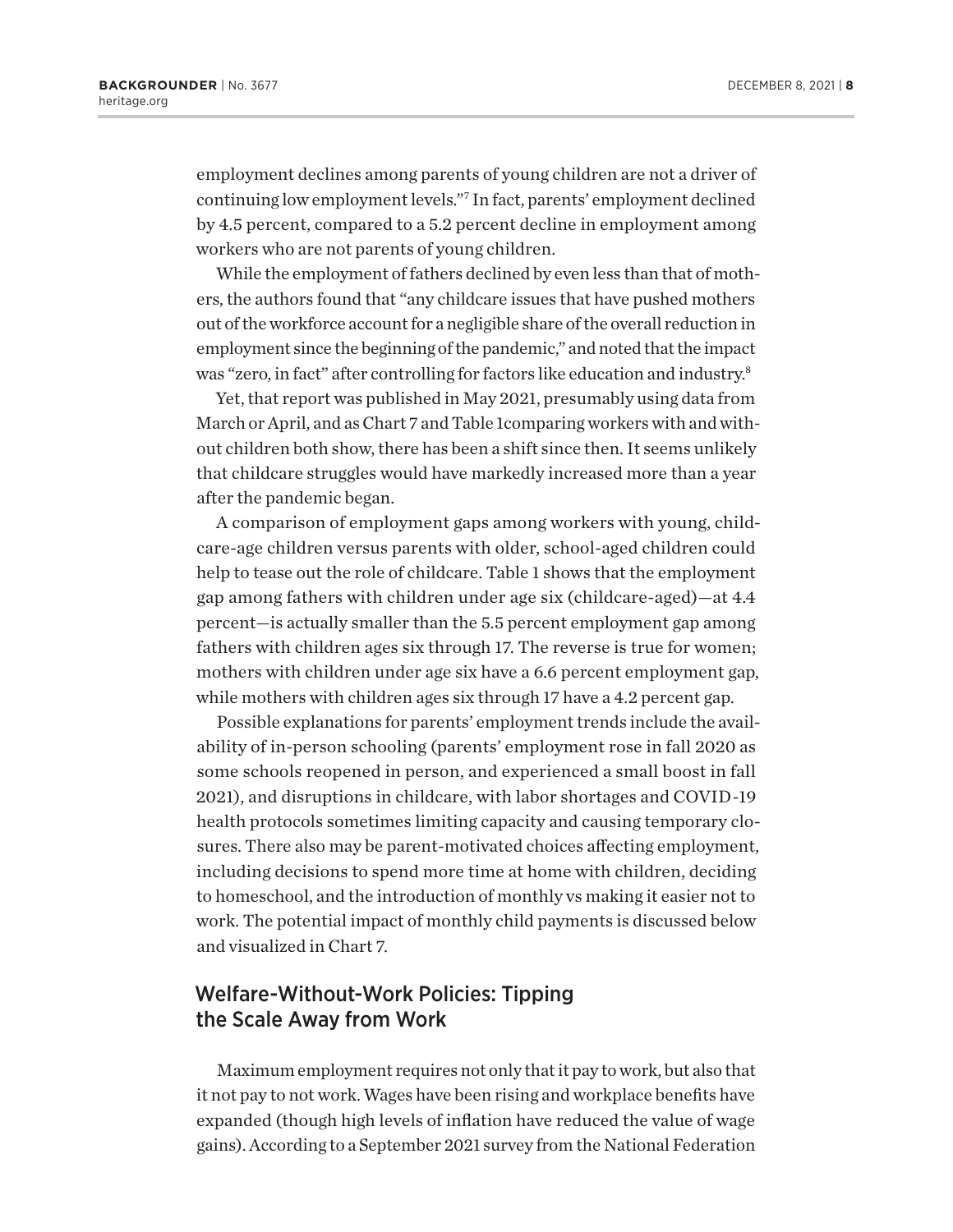<span id="page-8-0"></span>of Independent Business, a record-high 42 percent of employers reported compensation increases in September, and 30 percent said they planned to increase compensation over the following three months.<sup>[9](#page-21-0)</sup> All else equal, compensation increases should cause more people to work, not fewer.

On the other side of the ledger, however, various government programs and policies enacted in the name of COVID-19 have made it easier for people to not work, and almost certainly continue to play a role in weak employment. A measure called the reservation wage, which is the lowest wage at which individuals will accept a job, can help to determine the impact of added welfare benefits on people's willingness to work.

According to the Federal Reserve Bank of New York, workers' overall reservation wage increased by 15.7 percent between March 2020 and July 2021, from \$61,737 to \$68,954. (Inflation, as measured by the personal consumption expenditures index (PCE), increased by 14.8 percent during this time.) Lower-wage workers, for whom welfare benefits played a bigger role, experienced large swings in their reservation wages, with the pattern indicating a strong impact from government cash and welfare benefits.

Between March 2020 and March 2021, the reservation wage for workers making less than \$60,000 increased by 26.4 percent, from \$40,197 to \$50,825. (During the same period, the PCE increased 12.3 percent.) Between March 2021 and July 2021, lower-wage workers' reservation wage fell sharply, declining by \$8,547 (16.8 percent) to \$42,278 over just three months. That stark change coincided with the end of some major COVID-19 programs, including the eviction moratorium and about half the states deciding to end the COVID-19 unemployment insurance bonus payments.<sup>10</sup>

A Heritage Foundation analysis of the recent growth in welfare benefits reported that "[i]n 2018, before the COVID-19 pandemic, the average family with children that was defined as poor by the government received \$20,700 in cash, food and housing benefits and another \$17,000 in medical care and \$5,000 in social services."<sup>11</sup> In addition to that \$42,700 in combined benefits, "[t]he Build Back Better Act would add another \$11,300 in annual benefits to the average poor family," bringing the total welfare assistance to \$54,000.<sup>12</sup>

While it is too soon to know the precise impact of various government welfare programs on the current labor market, evidence from past studies of welfare benefits and some recent data suggest that some of the pandemic policies mentioned below have reduced the supply of willing workers.

**18 Months of Generous Unemployment Benefits.** Economic studies consistently show that higher benefit levels and longer durations of benefits lead to higher levels of claims and longer periods of unemployment. The additional \$600 per week in bonus unemployment insurance benefits that lasted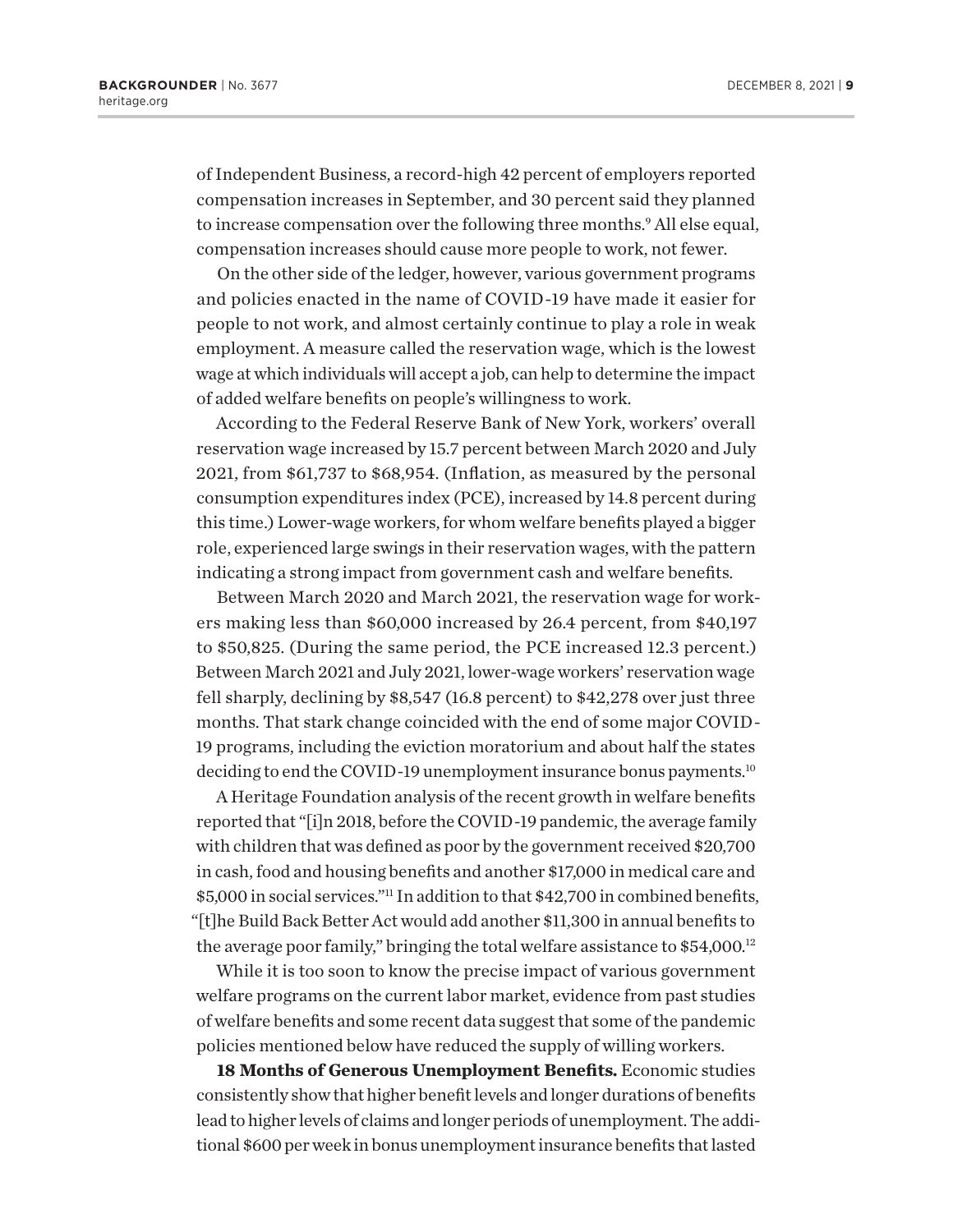### <span id="page-9-0"></span>**Workers' Reservation Wages**

Reservation wages are the lowest wages at which workers are willing to accept a job.



SOURCE: Federal Reserve Board Bank of New York, "Survey of Consumer Expectations," https://www.newyorkfed. org/microeconomics/sce/labor#/ (accessed November 30, 2021).

BG3677 **a** heritage.org

between March and December 2020 created a disincentive to return to work<sup>[13](#page-21-0)</sup> as two-thirds of unemployed workers were receiving more from unemployment benefits than from their previous paychecks.<sup>14</sup> Though not as large of an effect, the additional \$300 in benefits from March 2021 through the beginning of September 2021<sup>15</sup> also reduced the incentive to work. Moreover, the extension of unemployment benefits to nearly all workers, including for reasons other than being laid off through no fault of their own, also discouraged work.

Examples from employers across the country, and employment data, confirm the negative impact of extended and bonus unemployment insur-ance benefits on employment.<sup>[16](#page-21-0)</sup>

Analysis by Casey Mulligan shows that states that ended the unemployment insurance bonuses in July 2021 or earlier experienced a significantly greater pace of employment recovery in July and August than states that did not end the benefits until the beginning of September. If the states that did not end unemployment insurance bonus payments early had recovered at the same rate as states that did end the payments early, the economy would have experienced 800,000 more job gains in July and August.<sup>[17](#page-21-0)</sup>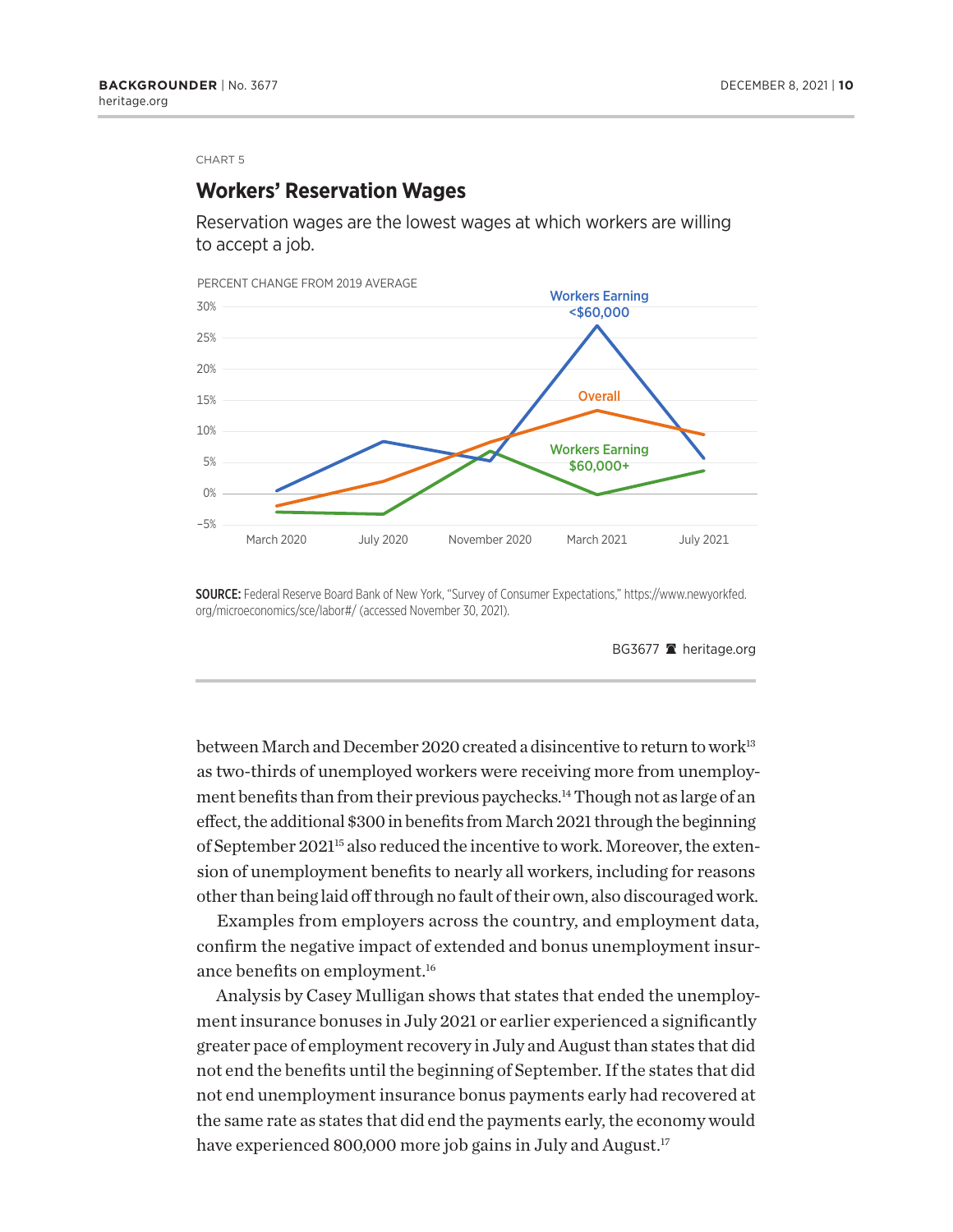# **States Ending Unemployment Bonuses Early Experienced Stronger Employment Recoveries**

MONTHLY RATE OF CONVERGENCE TO PRE-PANDEMIC EMPLOYMENT



SOURCE: Casey Mulligan, https://twitter.com/caseybmulligan/status/1462417986770374662 (accessed December 1, 2021).

BG3677 **a** heritage.org

**Expanded Obamacare Subsidies.** Employer-provided health insurance incentivizes work through the value it provides in health insurance, as well as the effective price reduction that comes through the tax deduction for employer-provided health insurance. For many people, having health insurance is a significant reason why they work.

Obamacare is an alternative way for certain people to get non-employer-provided health insurance, with this alternative being more valuable to lower-income earners and less appealing to higher-income earners. Obamacare subsidies are equally available without regard to work participation, though they decrease in value as individuals work and earn more. The American Rescue Plan (ARP) significantly reduced the share of income that individuals must pay toward Obamacare premiums so that anyone making below 150 percent of the federal poverty level (FPL; equal to about \$13,000 for a single person and \$26,500 for a family of four) now pays nothing for health insurance. Households making 300 percent of the FPL (about \$39,000 for a single person and about \$80,000 for a family of four) pay no more than 6 percent of their income for health insurance.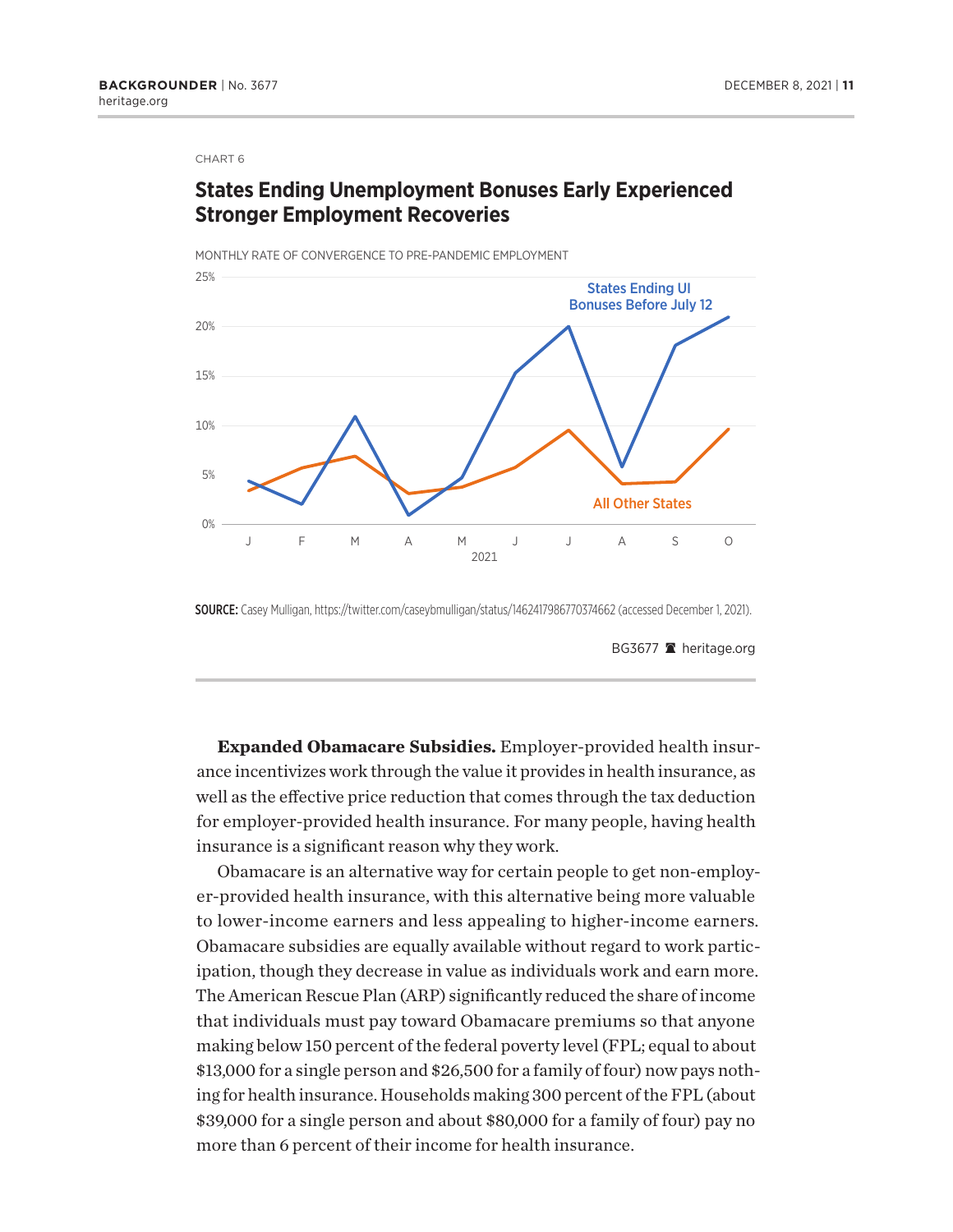# –20% –15% –10% -5% 0% F M A M J J A S O N D J F M A M J J A S O 2020 2021 With Children Under Age 18 Without Children Under Age 18 DIFFERENCE BETWEEN ACTUAL EMPLOYMENT AND COUNTERFACTUAL TREND\* SINCE FEBRUARY 2020

**Pandemic Employment Gap by Presence of Children**

\* Counterfactual trend is based on a definition of steady state employment growth from the Federal Reserve, equal to monthly growth of about 84,000 or 0.053 percent.

SOURCE: Unpublished tabulations from the Bureau of Labor Statistics Current Population Survey. Data should be interpreted with caution as they are based on small sample sizes.

BG3677 a heritage.org

Obamacare subsidies can deter individuals from accepting a job that could result in the loss of their Obamacare benefits, and can deter them from working more hours because the higher premium amounts act as an additional tax on work.

**Monthly Child Payments.** Although it is too soon to determine a causal relationship, parents' employment stopped recovering—even declined—at the same time that monthly child payments, equaling \$300 per month for children ages five and younger and \$250 per month for children ages six through 17, began.

The fact that these payments—unlike the previous child tax credit—are not conditional on work means that they make it easier for families to afford the things they need and want with less work. In this way, the payments could be a reason why parents' employment leveled off and even declined slightly starting this spring, while non-parents' employment continued to rise.

A study by researchers at the University of Chicago estimated that making the child payments permanent would reduce the labor-force participation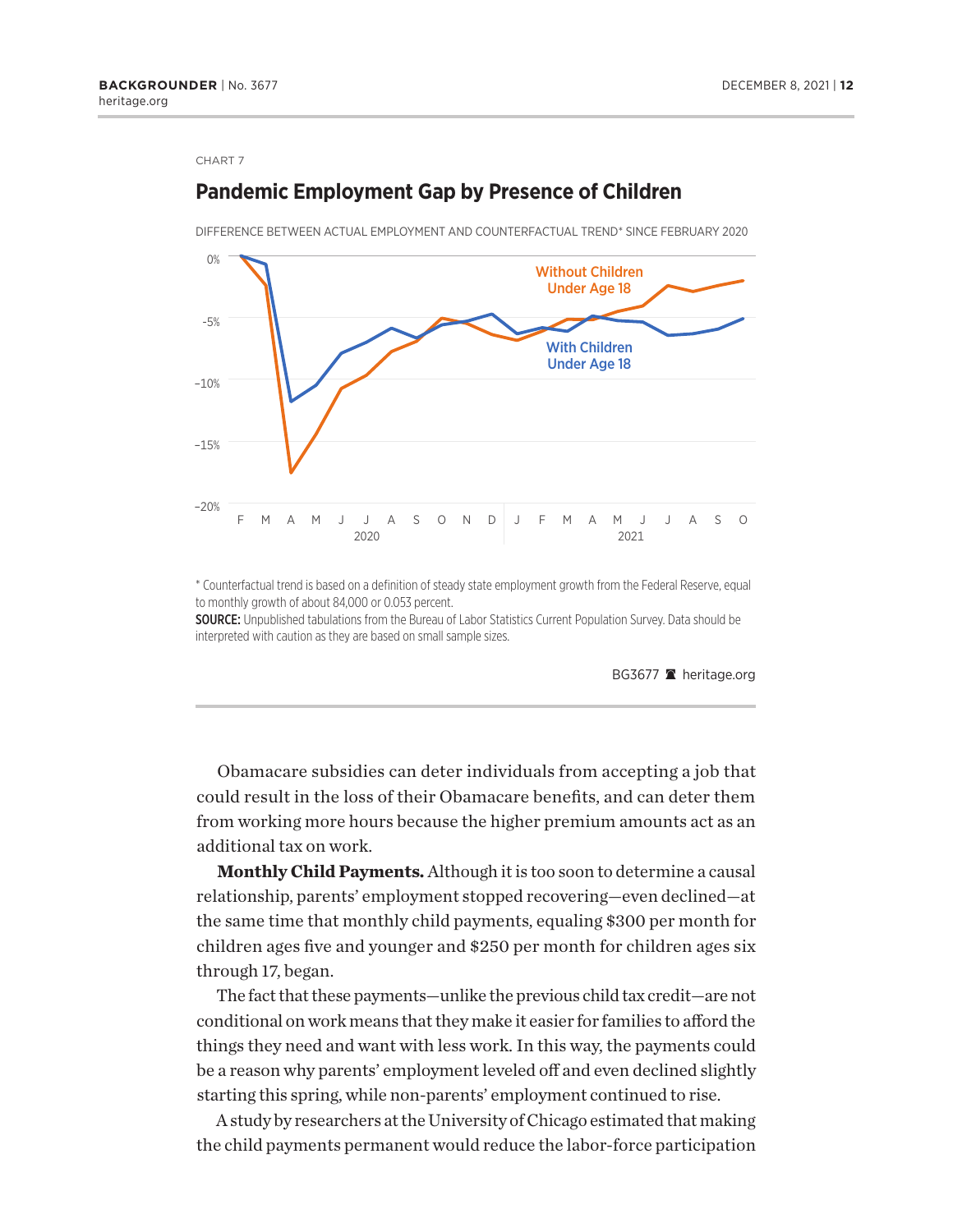<span id="page-12-0"></span>and employment of parents by 2.6 percent, which is 1.5 million workers.<sup>18</sup> Another troubling part of the analysis comes from the finding that despite providing an additional \$3,000 to \$3,600 per year, per child, the payments would have zero impact on deep childhood poverty. Having at least one working adult in the home is crucial to breaking cycles of poverty, and this finding implies that a significant number of parents in low-income and single-parent households would drop out of the labor force entirely.

**Supplemental Nutrition Assistance Program (SNAP) Benefit Increases.** In response to the pandemic, policymakers substantially increased SNAP food stamp benefits, and President Joe Biden approved an even greater and permanent increase in SNAP benefits—the largest increase in history—in October 2021. Between fiscal year (FY) 2019 and FY 2021, the number of SNAP recipients increased by 6.1 million, 17 percent, and per-person monthly benefits increased by \$84—a 65 percent increase that translates into an extra \$4,000 per year for a family of four.<sup>[19](#page-21-0)</sup> An economic analysis of the introduction of food stamps found that it reduced employment and incomes, with the largest employment declines among single mothers (who reduced their work by an average of 183 hours per year).<sup>20</sup> Moreover, the Penn Wharton Budget Model estimates that increased SNAP benefits will lead to lower employment and reduced long-run wages, with increased benefits providing only 28 cents for every \$1.00 taken out of the economy[.21](#page-21-0)

**Eviction Moratorium and Rental Assistance.** Various federal, state, and local programs provided housing assistance in the form of COVID-19 rental assistance programs, and the Centers for Disease Control and Prevention's (CDC's) eviction moratorium allowed millions of Americans to forego their rent payments with little or no consequence (which has since been declared unlawful by the courts).<sup>22</sup> Since housing is most Americans' greatest expense, programs that paid all or part of people's rent and mortgages, or temporarily exonerated them from the consequences of not paying their rent, made it easier for them to not work. Future economic studies will likely show that individuals who received rental assistance or did not pay their rent because of the eviction moratorium stayed out of work longer than did unemployed workers who did not, or could not, access these programs.

**Economic Stimulus Payments.** Between April 2020 and May 2021, most households in America received three rounds of "economic stimulus" payments that provided \$11,400 total to a typical family of four. While these payments did not proactively discourage employment in the way that conditional benefits like unemployment insurance and SNAP did, the windfall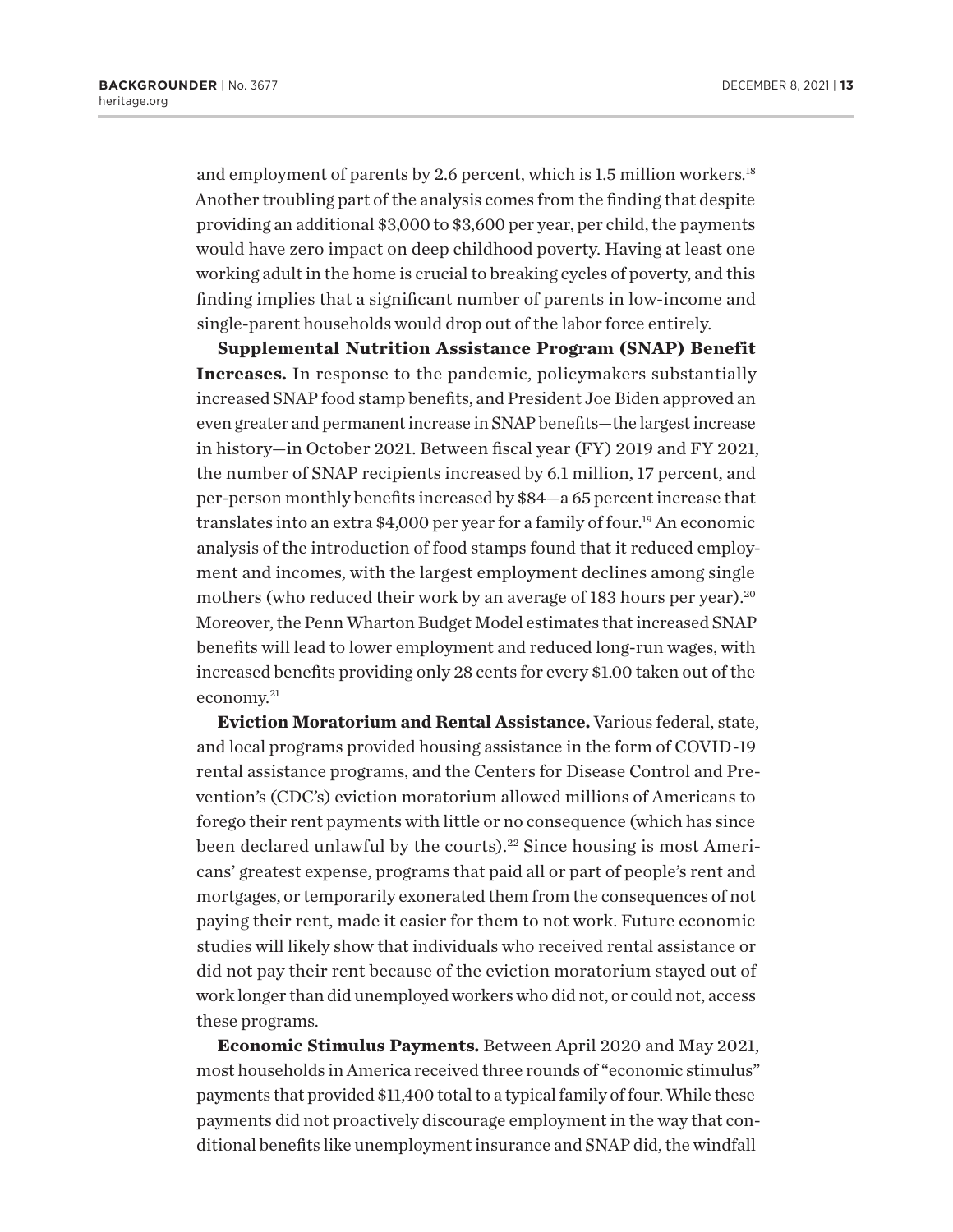<span id="page-13-0"></span>of cash nevertheless made it easier for some people to work less or remain unemployed longer than they otherwise could.

In total, the accumulation of so-called COVID-19 relief measures contributed to Americans saving \$2.2 trillion more in the year following the pandemic than they did in the year prior to the pandemic (\$3.5 trillion vs. \$1.3 trillion).<sup>23</sup> These savings and ongoing expansions in government benefits are almost certainly weighing on individuals' work decisions. Analysis of the impact of welfare cash-assistance programs showed that \$1,000 of cash benefits were associated with a \$660 reduction in earnings.<sup>24</sup> A similar study found that each \$1 of government benefits resulted in a \$5 decline in lifetime income.[25](#page-22-0) To the extent that COVID-19 benefits shifted reliance away from work and toward government transfers, this could have longterm consequences on lifetime employment and incomes.<sup>26</sup>

### Vaccine Mandates

In addition to some state and local vaccine mandates for certain public-sector employees, the Biden Administration has issued various federal vaccine mandates, or vaccine-and-testing mandates, that could apply to a majority of U.S. workers, with the potential to reduce employment in the U.S. significantly. These include a vaccine mandate now in effect for roughly 3.5 million federal employees, a Centers for Medicare and Medicaid Services vaccine mandate that applies to roughly 14 million workers at health care facilities that provide Medicare and Medicaid services (scheduled to take effect January 4, 2022); and an Occupational Safety and Health Administration (OSHA) vaccine-and-testing mandate that would apply to about 84 million workers (scheduled to take effect January 4, 2022, but currently under a court-ordered injunction).

As of late November 21, 2021, 33.2 percent of Americans ages 18 to 64 were not *fully* vaccinated.<sup>27</sup> Many of those individuals are strongly opposed to getting vaccinated and may be willing to be fired from their jobs to avoid getting vaccinated. An October 2021 "Vaccine Monitor" survey from the Kaiser Family Foundation reported that "[m]ore than a third (37%) of unvaccinated workers (5% of adults overall) say they would leave their job if their employer required them to get a vaccine or get tested weekly, a share that rises to seven in ten unvaccinated workers (9% of all adults) if weekly testing is not an option.["28](#page-22-0)

Already, state and local vaccine mandates have caused thousands of workers to lose their jobs. In New York, the state's largest health care provider, Northwell Health, had to lay off 1,400 workers—nearly 2 percent of its workforce.<sup>29</sup> New York City had to put about 1,800 school safety agents and 2,000 teachers on unpaid leave when the city's COVID-19 vaccine mandate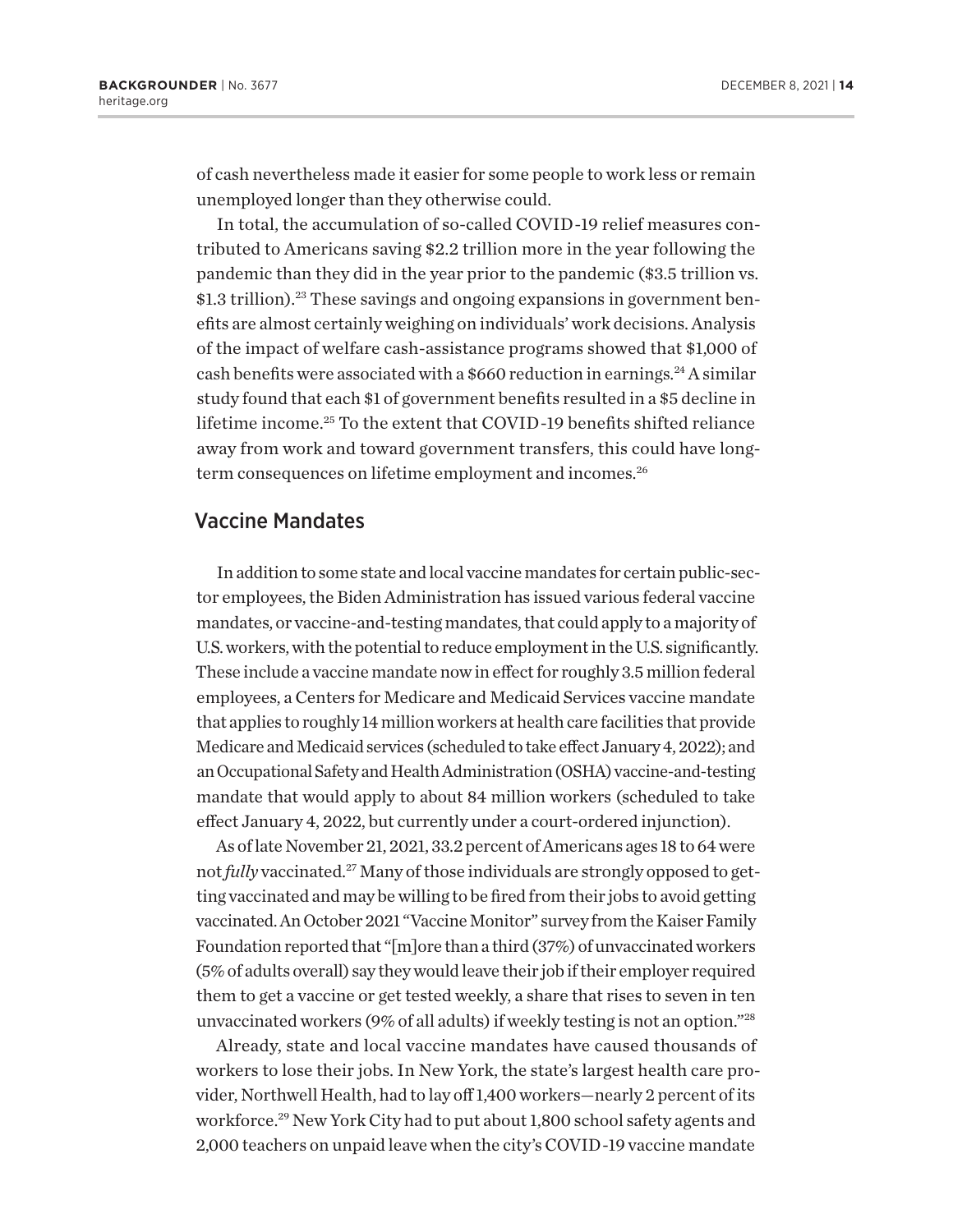<span id="page-14-0"></span>went into effect.<sup>[30](#page-22-0)</sup> With many police unions opposing the vaccine mandate, and some forces, such as the Los Angeles Police Department, having about 40 percent of its force unvaccinated a few weeks before an October 20 deadline, enforcing the mandate could mean widespread layoffs—and public safety risks.<sup>31</sup>

According to the Federal Reserve's October 2021 *Beige Book*, vaccine mandates are contributing to high turnover and production slowdowns. While the number of quits due to the mandate is expected to be relatively small, the Fed noted that "federal vaccine mandates were expected to exacerbate labor problems."[32](#page-22-0)

The federal government's vaccine mandate for federal employees went into effect on November 22,<sup>33</sup> with the White House reporting that of 3.5 million federal workers, 90 percent had been vaccinated and another 5 percent were seeking exemptions or extensions[.34](#page-22-0) That leaves at least 5 percent, about 175,000 federal workers, who will likely be laid off and need to be replaced. Considering that it takes an average of 98 days to hire a federal worker (often more than a year for positions that require security clearances) and months to fully train them, this could lead to significant delays in some federal services, and failure to perform other services.<sup>35</sup>

The federal government's vaccine mandate for Medicare and Medicaid providers extends to about 14 million workers. The vaccine mandate for federal contractors, which was postponed until January 4, 2022, would affect about 5 million people. And if implemented, the OSHA emergency temporary standard could affect 84 million workers. Currently, a stay issued by the Fifth Circuit Court is preventing OSHA from taking any further steps to implement or enforce the vaccine mandate. Considering that Congress never gave OSHA the authority to require the use of vaccines as a condition of providing a safe workplace, it is unlikely that the OSHA mandate will take effect.<sup>[36](#page-22-0)</sup>

The imposition of vaccine mandates on roughly 20 million federal employees, federal contractors, and Medicare and Medicaid providers, along with separate state and local public-sector vaccine mandates will likely reduce employment over the coming months. The good news for workers who do not want to get vaccinated is that record-high job openings mean it will be easier to find a new job, though not all public-sector jobs are easily transferrable to the private sector. The bad news for Americans, however, is that government vaccine mandates could threaten the safety of Americans through the loss of military, police, and firefighters. And, mandates could harm the well-being of children and families as they affect schools, transportation, and other government services.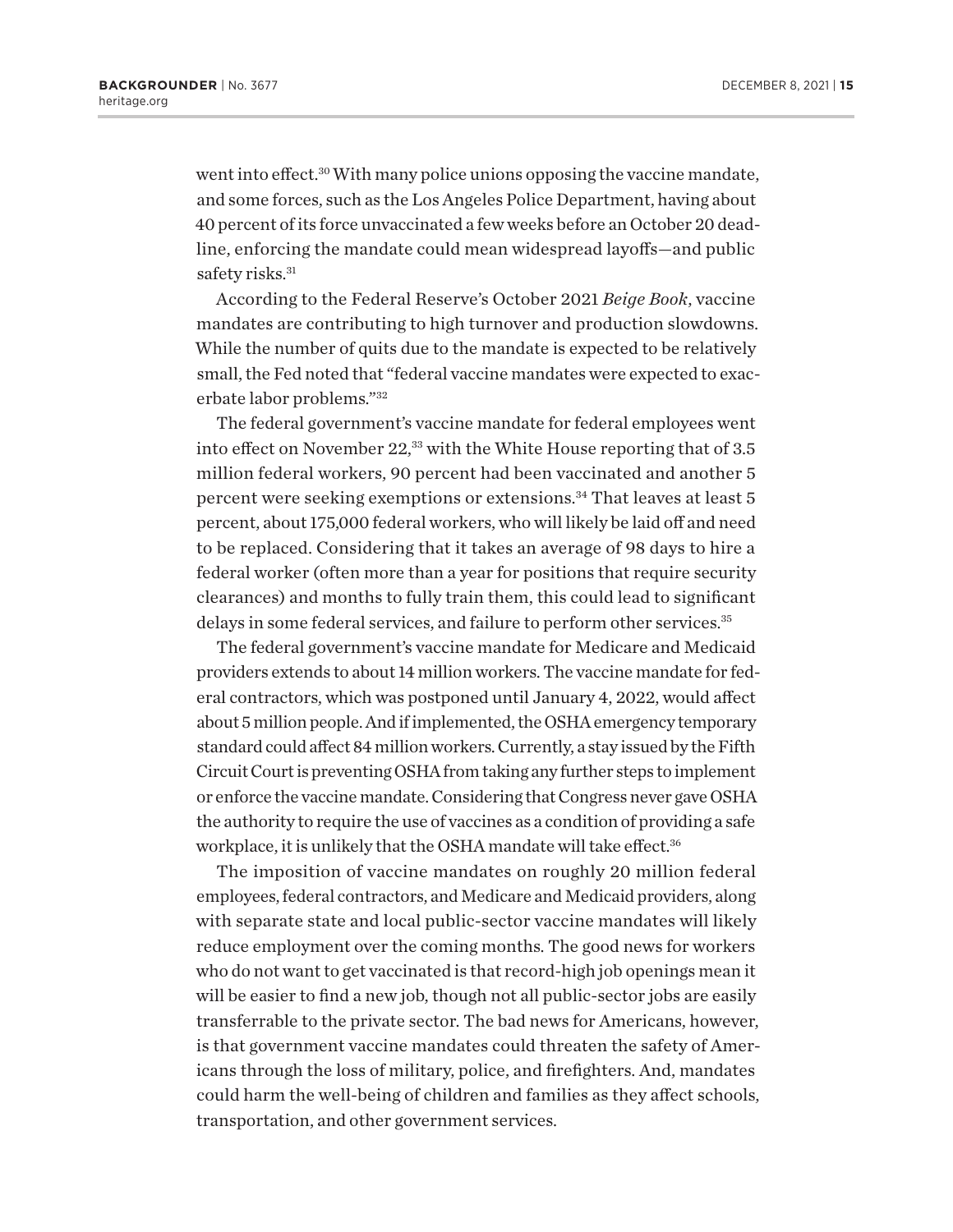# <span id="page-15-0"></span>Policies to Encourage Work

The more people benefit from working, the more work they will perform, and how much people benefit from work depends on the benefits they receive from working and not working. Thus, increasing labor-force participation and employment requires not only making work more attractive and easier to obtain, but also making not working and relying on the incomes of others less attractive.

**Making Work Pay—Spurring Productivity Gains.** Higher wages generally prompt people to work more. The only ways to achieve lasting wage increases are through education and experience and technological investments that make workers more productive. Policymakers should make it easier to obtain income-enhancing education and skills, including through less expensive options, such as apprenticeship programs. Reducing or eliminating double taxes on investments would lead to greater productivity and wage-enhancing investments.

**Making Work Pay—Lowering Taxes.** If one taxes something, one gets less of it. So, taxes on work generally result in less work. This can be particularly true at lower-income levels where a litany of different welfare benefits and phase-outs can lead to very high marginal tax rates. A Congressional Budget Office review of the economic literature found that lower-income workers eligible for the earned-income tax credit had very high labor-force participation elasticities in the range of 0.3 to 1.2, meaning that a one-percentage-point increase in after-tax wages caused them to increase their work by 0.3 percent to 1.2 percent.<sup>37</sup> With Americans already paying more in taxes than they do on housing, clothing, and food combined, and with many of those expenses provided through welfare if individuals restrict their work, tax cuts on wages could help to increase work.<sup>[38](#page-22-0)</sup>

**Making Work Pay—Opening Doors to Work Opportunities.** Workers value autonomy and flexibility, as demonstrated by recent growth in independent work in the U.S. According to a study commissioned by UpWork, 36 percent of the total U.S. workforce participated in independent work, or freelancing, in 2020, and 12 percent of all workers started freelance work during the pandemic.<sup>39</sup> Greater autonomy translates into greater labor-force participation and more hours of work. For example, a study of Uber drivers found that the average driver works 16 hours per week when provided a fully-flexible work platform, but would not work at all if required to commit to a rigid schedule through a taxi cab platform[.40](#page-22-0) Policymakers should not enact laws that prohibit companies from doing business with independent workers, and should clarify the definition of "employee" across federal laws according to the level of control the individual maintains over his work.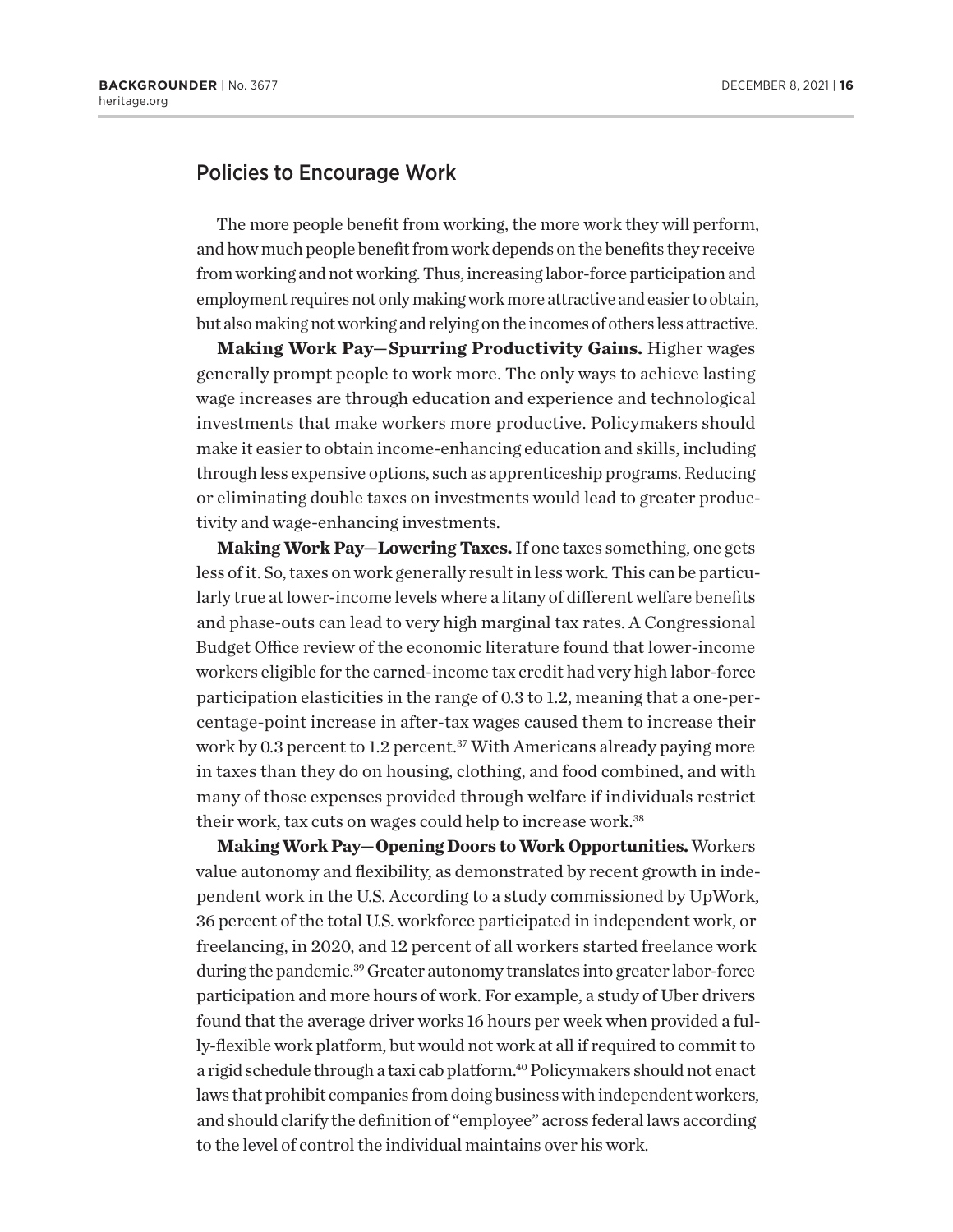<span id="page-16-0"></span>

SOURCES: U.S. Bureau of Labor Statistics, "Average Hourly Earnings of Production and Nonsupervisory Employees, Total Private, Seasonally Adjusted," https://data.bls.gov/timeseries/CES0500000008 (accessed December 1, 2021), and Heritage Foundation calculations.

BG3677<sup>2</sup> heritage.org

**Fewer Regulations, Lower Taxes on Employers.** By driving up the cost of doing business, higher corporate taxes and unnecessary regulations leave less money to raise workers' wages. The Tax Cuts and Jobs Act reduced the top corporate tax rate from 35 percent to 21 percent, and a series of reductions in unnecessary and burdensome regulations helped businesses to expand, including by hiring more workers and increasing compensation. Prior to these changes, wage growth had been declining. That trend quickly reversed, and wages rose at above-trend rates following the tax cuts. A study by former Heritage Foundation analyst Adam Michel found that the shift in wage growth translated to an additional \$1,406 of annualized earnings above the previous trend for the average production and non-supervisory worker as of March 2020.<sup>41</sup> Expanding employment opportunities and rising wages help to maximize employment.

**Work-Oriented Welfare.** Work is crucial to breaking cycles of poverty and dependence. When President Bill Clinton signed the historic, bipartisan welfare reform package in 1996, he talked about how many people in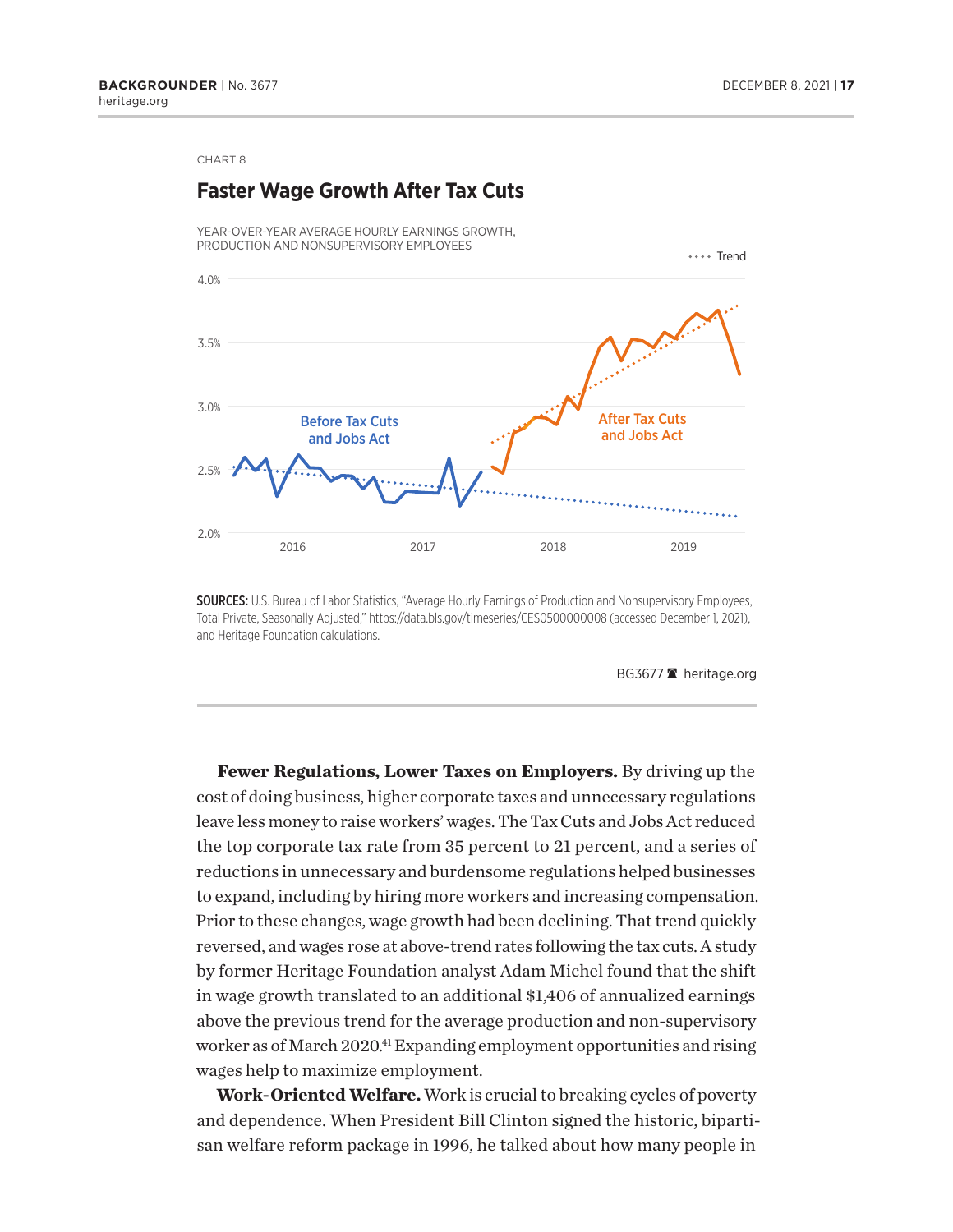<span id="page-17-0"></span>America had been "trapped on welfare for a very long time, exiling them from the entire community of work that gives structure to our lives.["42](#page-22-0) He quoted Robert Kennedy, who had declared: "Work is the meaning of what this country is all about. We need it as individuals, we need to sense it in our fellow citizens and we need it as a society and as a people."[43](#page-23-0)

Growth in welfare since the 1996 reforms, COVID-19-relief expansions, and the proposed creation of cradle-to-grave welfare benefits will reduce work and individual well-being. Instead of measuring the success of government welfare programs by how many people they serve—including drawing in even those who are not in need—the primary goal of welfare should be to help individuals and families to thrive. That can only happen if they are empowered, through work, to earn a living that allows them to make their own decisions and pursue their own goals. Welfare programs for work-capable individuals must be tied to work.

**Reforming Disability Insurance (DI) to Encourage Rehabilitation.** DI is one welfare program that is specifically designed for individuals who are not capable of work. For a variety of reasons—including technological and medical advancements and changes in the way that people work—most individuals' ability to work is not black or white. Yet, the DI program largely functions in black and white—benefits or no benefits—and it fails to do anything to help workers regain work capacity. In fact, it can actually hinder work capabilities through a lengthy disability determination process followed by a two-year waiting period for Medicare benefits. Private long-term disability insurance, which invests in rehabilitation and workplace accommodations, boasts nearly four times the recovery and return-to-work rate as the federal DI program.<sup>44</sup> Policymakers should reform the DI program to better serve individuals in need, and to improve pathways back to work for those who are capable of full or partial recovery.<sup>45</sup>

**Integrated Workforce Services.** Part of the reason why federal workforce programs fail to significantly improve outcomes is that they are scattered across 47 different programs and multiple agencies.<sup>46</sup> Policymakers should integrate welfare and work programs so that individuals in need can walk through "one door" (or at least fewer doors) to get connected with the services they need.<sup>47</sup>

**Accessible, More Affordable Childcare.** Childcare is critical for parents of young children who want or need to work, but it needs to be the type of care that parents want. While state and local lawmakers can help to reduce costs and expand supply by eliminating costly regulations that do not improve safety and quality of care, federal lawmakers should help to expand options for lower-income families by allowing families to use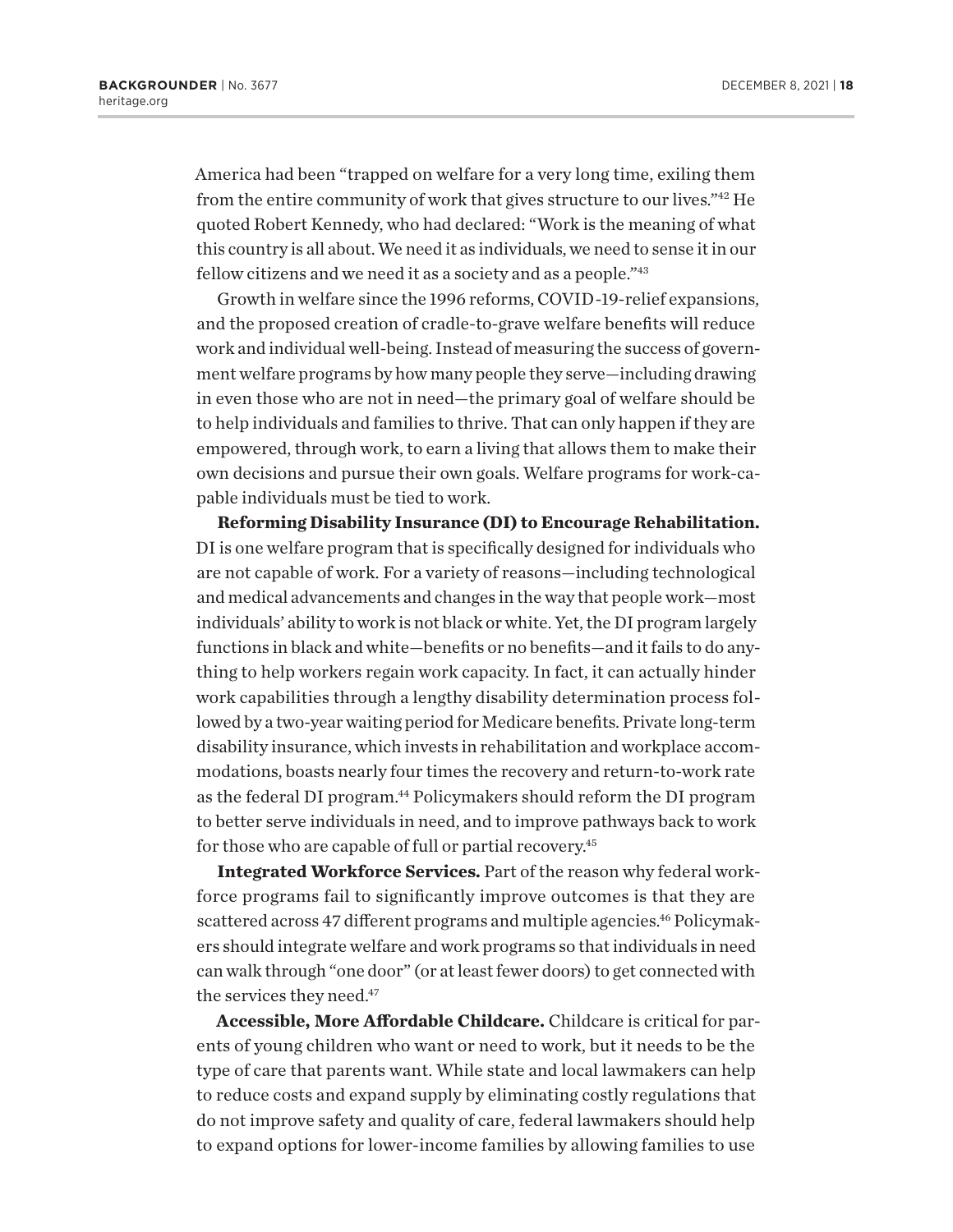<span id="page-18-0"></span>federal childcare subsidies and Head Start funds at a provider of their choice. Not only does Head Start have lackluster outcomes, but its limited hours of operation—effectively a preschool program—mean that it is often not a viable childcare solution for working parents[.48](#page-23-0)

**Flexible, Accommodating Paid Family Leave.** Paid family leave is incredibly valuable and can help to increase labor-force participation, but one-size-fits-all paid family leave cannot meet workers' and employers' unique needs as well as more flexible and accommodating employer-provided policies. To help build upon the 64 percent increase in access to paid family leave that has occurred over the past five years,<sup>49</sup> policymakers should allow lower-wage, hourly workers to choose between paid time off and extra pay for the overtime.<sup>[50](#page-23-0)</sup> Senator Mike Lee's (R–UT) Working Families Flexibility Act would do just this. Moreover, policymakers could clarify that employers are allowed (but not required) to auto-enroll their workers in private disability insurance programs, which provide benefits that cover the majority of workers' needs for leave.

**Portable Benefits.** The average worker will change jobs 12 times throughout her career. That can mean changing health insurance 12 times, and either having to roll over retirement accounts or managing many different accounts. Moreover, an increasing number of individuals are choosing to work independently, but that typically means they lack access to less-expensive group-based health insurance, disability insurance, and retirement savings accounts. To help more individuals to pursue the work opportunities that are best for them, policymakers should expand the concept of association health plans so that workers can more easily access other portable benefits that meet their needs.

**Removing Social Security Disincentives to Work at Older Ages.** Significant medical improvements, less physically demanding jobs, and increasing life spans mean that most Americans can work longer than previous generations, making positive contributions to the economy and boosting their and their family's financial well-being.<sup>51</sup> The majority of Americans claim Social Security benefits before they reach Social Security's normal retirement age, and by doing so, they are subject to Social Security's retirement earnings test that takes away 50 cents of every dollar they earn above about \$19,000 until they reach normal retirement age (currently 66 and 10 months). Although benefits are later adjusted upwards to effectively give back these taxes, workers perceive the test as a 50 percent tax and thus it serves as a significant deterrent to work after claiming Social Security benefits. (Though the program's looming insolvency and Americans' uncertainty over their life expectancy encourage many to claim benefits early.)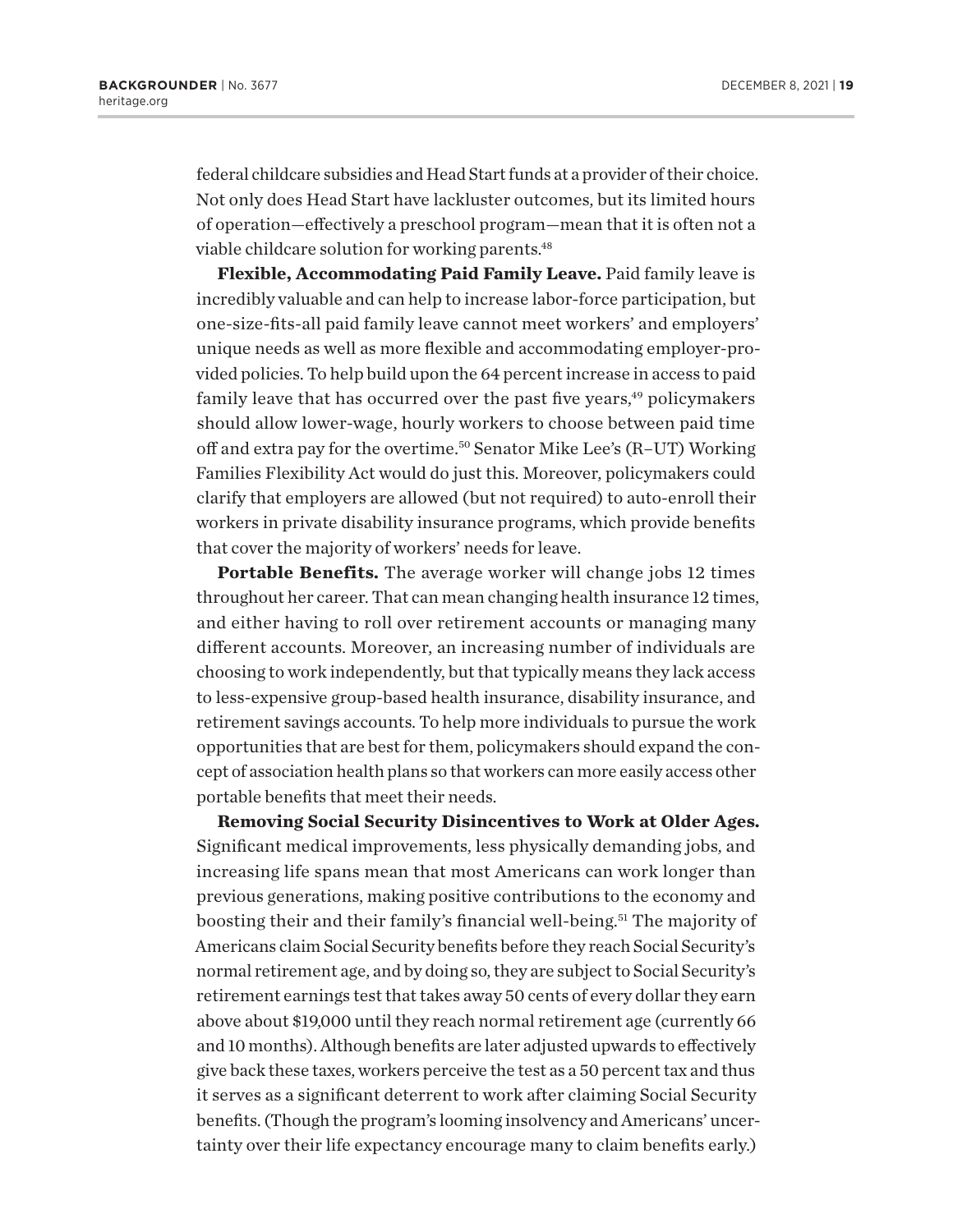<span id="page-19-0"></span>Policymakers should let workers opt out of the Social Security earnings test, which would not only encourage more work at older ages, but could generate Social Security savings.[52](#page-23-0)

Other reforms that would make it more advantageous for older Americans to work include shifting Social Security's benefit formula so that workers would accrue benefits based on each year they work, as opposed to averaging their benefits across all years (which disproportionately benefits high earners with fewer years of work),<sup>53</sup> and allowing workers the option to receive a lump-sum delayed retirement credit.<sup>[54](#page-23-0)</sup>

**Rejecting the Build Back Better Package.** The massive social spending package that seeks to transform the economy through central planning would almost universally weaken the labor market, sustain existing supply-chain struggles, and further fuel inflationary pressures. By taxing productive activities, by subsidizing unproductive activities through welfare-without-work benefits, by propping up unions at the expense of small businesses and independent workers, by wasting money on ineffective federal job-training programs, by attempting to micromanage private companies, and by imposing environmental and labor restrictions similar to those fueling the logjam at California's ports, the massive tax-and-spend package will weaken the labor market. A study from the Texas Public Policy Foundation estimated that a similar version of the current reconciliation package would reduce employment by 5.3 million jobs, [55](#page-23-0) while Casey Mul-ligan estimated an even larger employment loss of 8.7 million jobs.<sup>[56](#page-23-0)</sup>

### Conclusion

Today's employment market is unlike any other in history. Never before has America experienced a labor shortage of today's magnitude, and particularly extraordinary is that the current labor shortage exists alongside still-elevated unemployment and improved compensation packages that should spur more workers into jobs. Today's employment gap equals about 4.7 million workers, which is 3.0 percent of the workforce. Some notable employment trends include a recent decline in the employment recoveries of women and of parents, beginning in spring 2021.

While some factors related to the pandemic—such as lingering COVID-19 health concerns, and some parents' changed preferences for homeschooling or spending more time caring for young children—have reduced employment, these factors can only explain a relatively small portion of the 5.8 million employment gap. Future economic analysis will help to explain the role of various factors in the current employment gap, but it appears that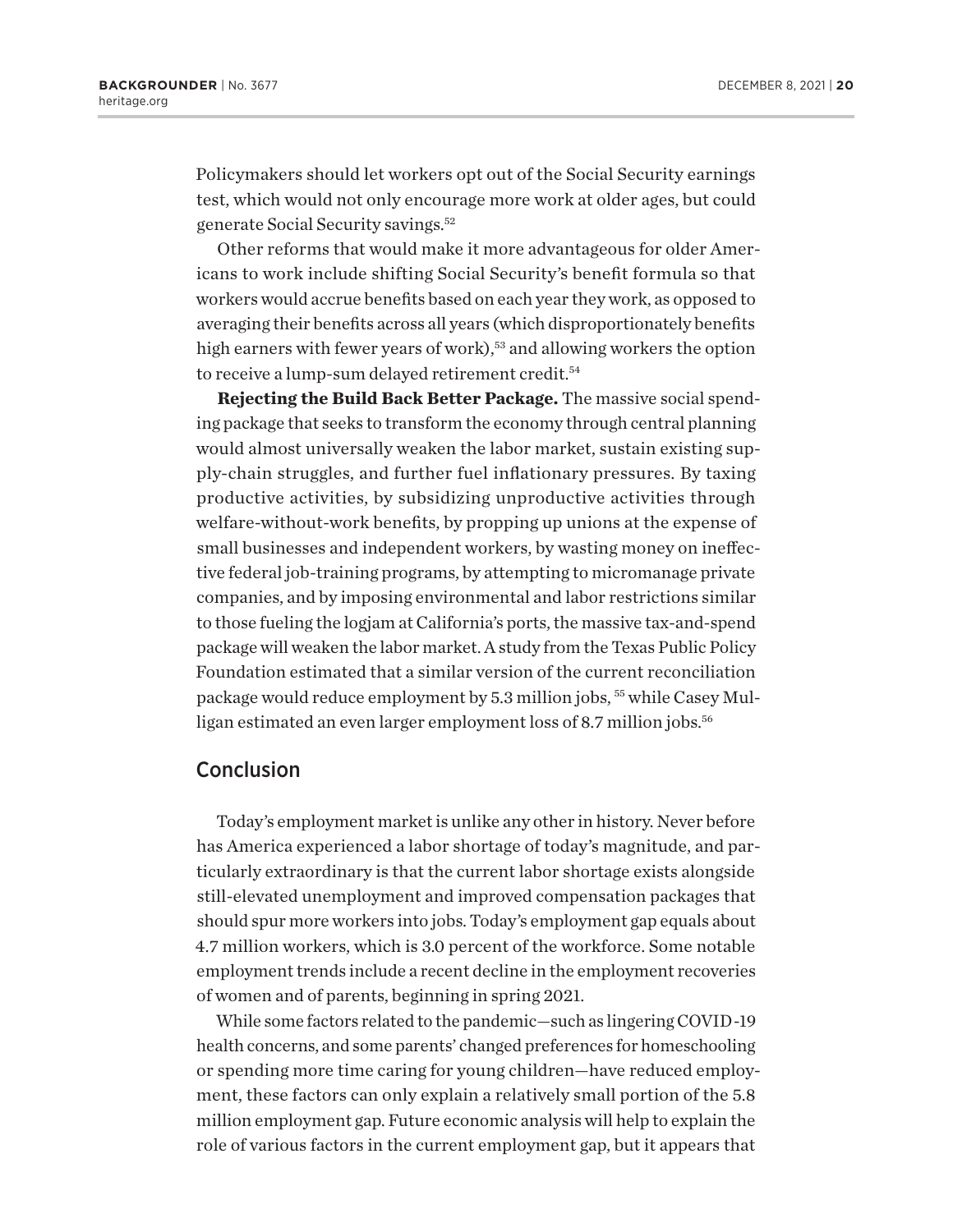government policies enacted in the name of COVID-19 relief have consistently held employment back, and the multitrillion-dollar tax-and-spend, central-planning package threatens to cement a weak employment market into the future.

To encourage Americans to pursue their productive capabilities, policymakers should ensure that work pays—by limiting taxes, enabling larger natural wage increases, and opening more doors to flexible income opportunities. On the other side of the equation, policymakers need to remove work disincentives from America's entitlement and welfare programs to improve individual and societal well-being. Finally, policymakers should learn from the unintended impacts of many COVID-19 policies that have reduced employment, and should refrain from further expanding or making permanent the programs and policies that have contributed to the current employment gap.

Rachel Greszler is Research Fellow in Economics, the Budget, and Entitlements in the Grover M. Hermann Center for the Federal Budget, of the Institute for Economic Freedom, at The Heritage Foundation.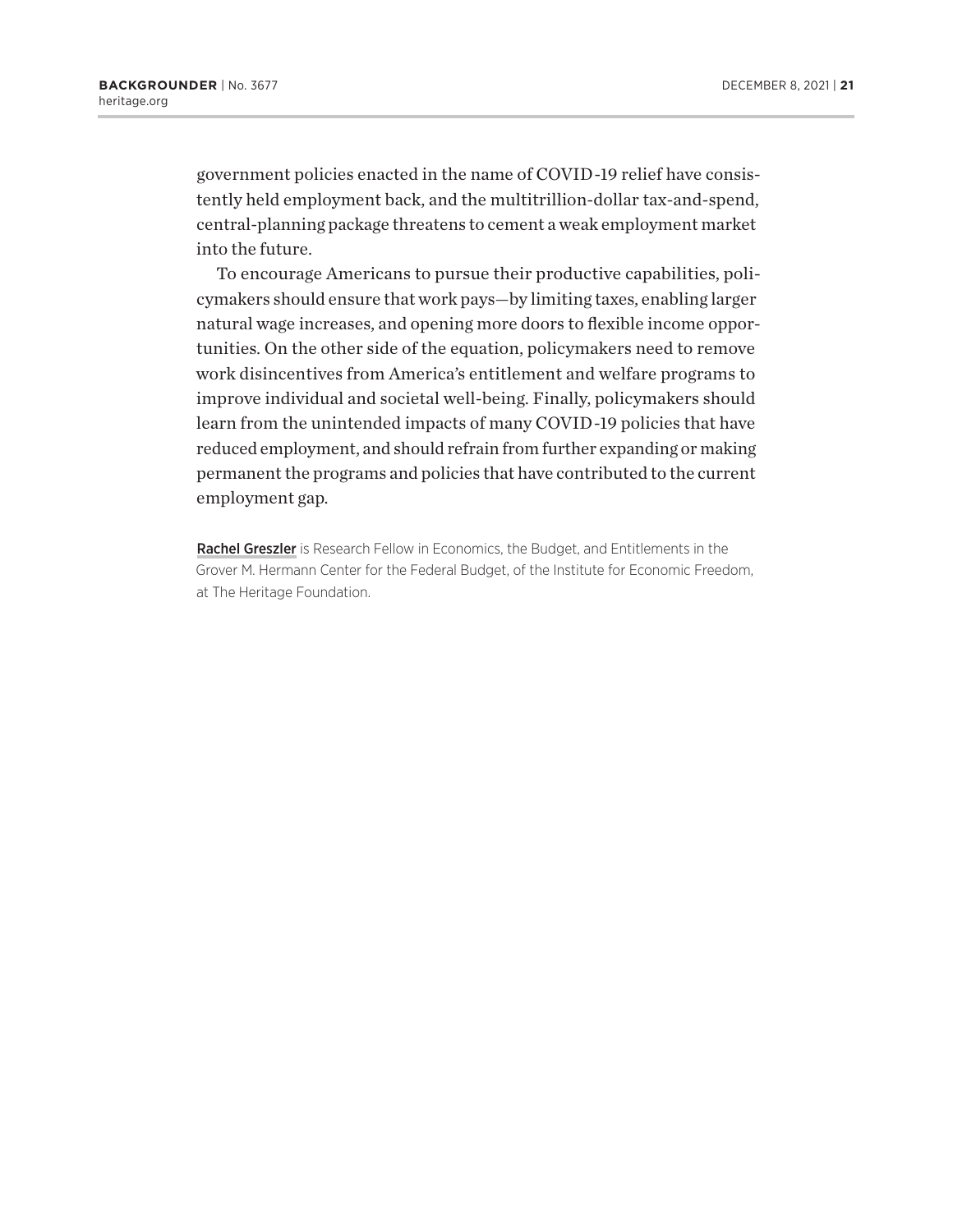# <span id="page-21-0"></span>**Endnotes**

- [1.](#page-2-0) The Federal Reserve Bank of San Francisco provided a 2016 estimate of "steady state" employment in the range of 50,000 to 110,000 jobs per month. The mid-point of that range is 80,000, which equals monthly employment growth of 0.053 percent, based on employment in 2016 when the Federal Reserve Analysis was published. Applying that same estimate—0.053 percent monthly employment growth and an 84,000 employment increase provides a counterfactual scenario for employment between March 2020 and October 2021. See Rhys Bidder, Tim Mahedy, and Rob Valletta, "Trend Job Growth: Where's Normal?" The Federal Reserve Bank of San Francisco, October 24, 2026, [https://www.frbsf.org/economic-research/files/el2016](https://www.frbsf.org/economic-research/files/el2016-32.pdf) [-32.pdf](https://www.frbsf.org/economic-research/files/el2016-32.pdf) (accessed November 27, 2021).
- [2.](#page-2-0) Unpublished tabulations from the Current Population Survey (CPS), Bureau of Labor Statistics (BLS). According to the BLS, this data is based on a very small number of observations and should be interpreted with extra caution. For further information on the CPS, see U.S. Bureau of Labor Statistics, "Labor Force Statistics from the Current Population Survey: Technical Documentation,"<http://www.bls.gov/cps/documentation.htm> (accessed October 22, 2021).
- [3.](#page-3-0) Ibid.
- [4.](#page-3-0) Note: The statistics reported here are based on the limited samples included in the unpublished CPS because this dataset includes a broader breakdown by age, gender, and presence of children. According to the nationwide data, women's employment was down by 4.9 percent in March 2021 and men's was down by 5.0 percent.
- [5](#page-5-0). U.S. Bureau of Labor Statistics, "Labor Force Statistics from the Current Population Survey," <https://www.bls.gov/data/> (accessed November 29, 2021).
- [6](#page-6-0). Heather Long, "The Big Factor Holding Back the US Economic Recovery: Child Care," *The Washington Post*, July 3, 2020, [https://www.washingtonpost](https://www.washingtonpost.com/business/2020/07/03/big-factor-holding-back-us-economic-recovery-child-care/) [.com/business/2020/07/03/big-factor-holding-back-us-economic-recovery-child-care/](https://www.washingtonpost.com/business/2020/07/03/big-factor-holding-back-us-economic-recovery-child-care/) (accessed June 17, 2021).
- [7.](#page-7-0) Jason Furman, Melissa Kearney, and Wilson Powell III, "How Much Have Childcare Challenges Slowed the US Jobs Market Recovery?" Peterson Institute for International Economics, May 17, 2021, [https://www.piie.com/blogs/realtime-economic-issues-watch/how-much-have-childcare-challenges](https://www.piie.com/blogs/realtime-economic-issues-watch/how-much-have-childcare-challenges-slowed-us-jobs-market) [-slowed-us-jobs-market](https://www.piie.com/blogs/realtime-economic-issues-watch/how-much-have-childcare-challenges-slowed-us-jobs-market) (accessed June 18, 2021).
- [8](#page-7-0). Ibid.
- [9](#page-8-0). National Federation of Independent Businesses, "Labor Market Challenges Impacting More Small Businesses," September survey through September 30, 2021, <https://assets.nfib.com/nfibcom/2021-Sep-Jobs-Report-FINAL.pdf>(accessed October 31, 2021).
- [10.](#page-8-0) Federal Reserve Bank of New York, "SCE Labor Market Survey," July 2021, <https://www.newyorkfed.org/microeconomics/sce/labor#/>(accessed October 31, 2021).
- [11.](#page-8-0) Robert Rector and Jamie Bryan Hall, "Government Supports Would Grow to \$76,400 per Poor Family," Heritage Foundation *Commentary*, November 19, 2021,<https://www.heritage.org/welfare/commentary/government-supports-would-grow-76400-poor-family>.
- [12.](#page-8-0) Ibid. This figure excludes spending on public education, which brings total government supports for the average poor family to \$76,400.
- [13.](#page-9-0) Congressional Budget Office, "Economic Effects of Additional Unemployment Benefits of \$600 per Week," letter to the Honorable Charles Grassley, June 4, 2020,<https://www.cbo.gov/system/files/2020-06/56387-CBO-Grassley-Letter.pdf> (accessed August 1, 2021).
- [14.](#page-9-0) Peter Ganong, Pascal Noel, and Joseph Vavra, "US Unemployment Insurance Replacement Rates During the Pandemic," University of Chicago, Becker Friedman Institute *Working Paper* No. 2020-62, May 2020, [https://cpb-us-w2.wpmucdn.com/voices.uchicago.edu/dist/1/801/files/2018/08/ganong](https://cpb-us-w2.wpmucdn.com/voices.uchicago.edu/dist/1/801/files/2018/08/ganong_noel_vavra_ui_replacement_rate.pdf) [\\_noel\\_vavra\\_ui\\_replacement\\_rate.pdf](https://cpb-us-w2.wpmucdn.com/voices.uchicago.edu/dist/1/801/files/2018/08/ganong_noel_vavra_ui_replacement_rate.pdf) (accessed November 27, 2021).
- [15.](#page-9-0) About half the states chose to end the COVID-19 unemployment insurance benefits early, between May and July 2021.
- [16.](#page-9-0) Rachel Greszler, "Fact Check: Was Biden Right About Federal Unemployment Benefits Having No Effect on Jobs Report?" The Daily Signal, May 12, 2021, [https://www.dailysignal.com/2021/05/12/fact-check-was-biden-right-about-federal-unemployment-benefits-having-no-effect-on-job-report/.](https://www.dailysignal.com/2021/05/12/fact-check-was-biden-right-about-federal-unemployment-benefits-having-no-effect-on-job-report/)
- [17.](#page-9-0) Casey B. Mulligan, "More evidence that something miraculous happened in…," Twitter, September 17, 2021, [https://twitter.com/caseybmulligan/status](https://twitter.com/caseybmulligan/status/1438881238656323587) [/1438881238656323587](https://twitter.com/caseybmulligan/status/1438881238656323587) (accessed December 1, 2021). Mulligan shared data and calculations with this author.
- [18.](#page-12-0) Kevin Corinth, Bruce D. Meyer, Matthew Stadnicki, and Derek Wu, "The Anti-Poverty, Targeting, and Labor Supply Effects of the Proposed Child Tax Credit Expansion," Becker Friedman Institute for Economics at the University of Chicago, October, 2021, [https://bfi.uchicago.edu/wp-content/uploads](https://bfi.uchicago.edu/wp-content/uploads/2021/10/BFI_WP_2021-115-1.pdf) [/2021/10/BFI\\_WP\\_2021-115-1.pdf](https://bfi.uchicago.edu/wp-content/uploads/2021/10/BFI_WP_2021-115-1.pdf) (accessed October 22, 2021).
- [19.](#page-12-0) U.S. Department of Agriculture, Food and Nutrition Services, "Supplemental Nutrition Assistance Programs," U.S. Department of Agriculture, data as of October 2, 2021, <https://fns-prod.azureedge.net/sites/default/files/resource-files/34SNAPmonthly-10.pdf> (accessed October 22, 2021).
- [20](#page-12-0). Hilary Williamson Hoynes and Diane Whitmore Schanzenbach. "Work Incentives and the Food Stamp Program," *Journal of Public Economics*, Vol. 96, No. 1–2 (February 2012), pp. 151–162, <https://doi.org/10.1016/j.jpubeco.2011.08.006>; [https://www.sciencedirect.com/science/article/pii](https://www.sciencedirect.com/science/article/pii/S0047272711001472) [/S0047272711001472](https://www.sciencedirect.com/science/article/pii/S0047272711001472) (accessed October 22, 2021).
- [21](#page-12-0). In total, the Penn Wharton Budget Model includes \$250,421 of negative impacts and \$69,267 of positive impacts. See Penn Wharton Budget Model, "Macroeconomic and Distributional Effects of the Scheduled October 2021 Expansion of the Supplemental Nutrition Assistance Program (SNAP)," September 2, 2021,<https://budgetmodel.wharton.upenn.edu/issues/2021/9/2/macro-and-dist-effects-of-the-scheduled-expansion-of-snap> (accessed November 20, 2021).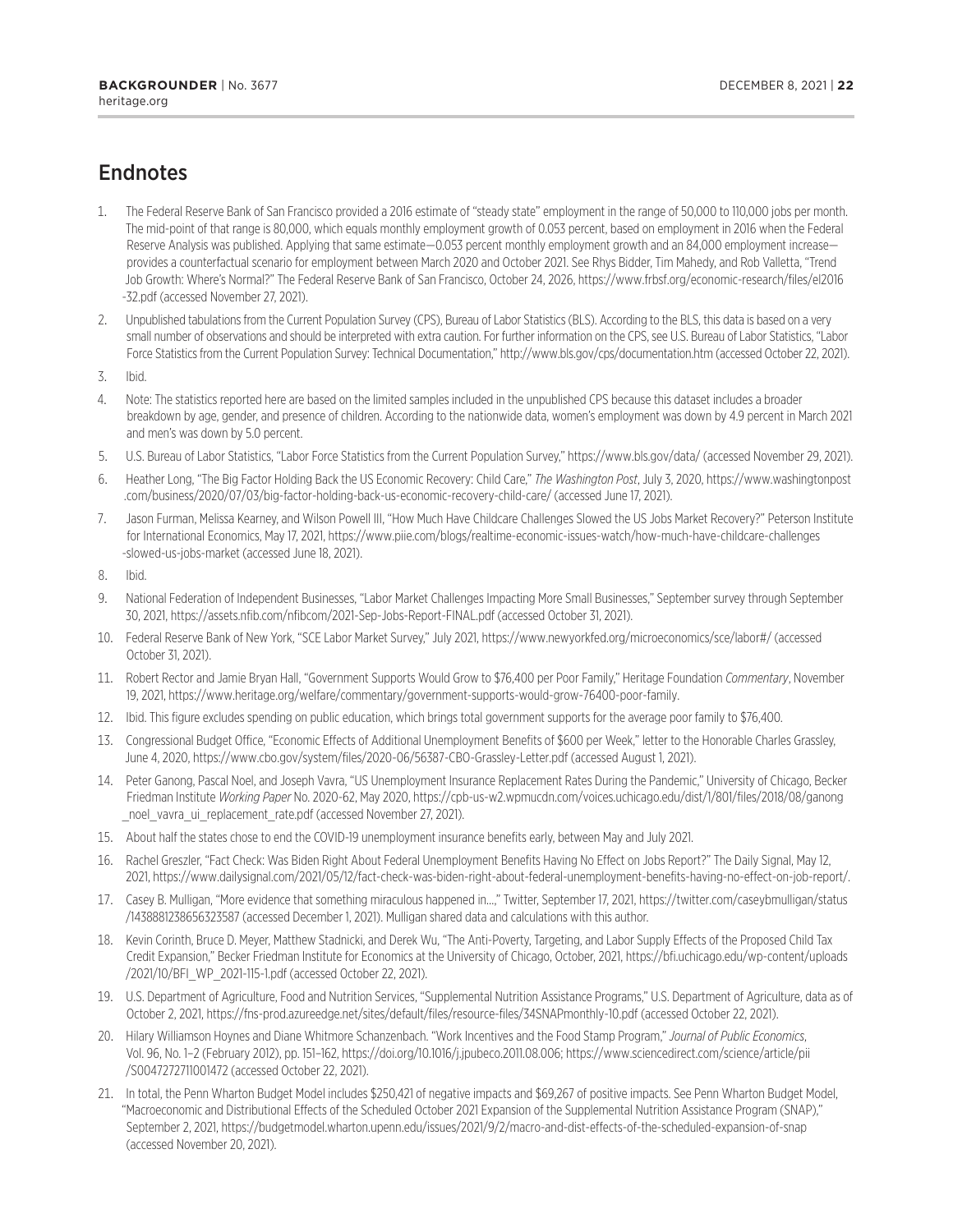- <span id="page-22-0"></span>[22](#page-12-0). Joel Griffith, "Why Eviction Moratoriums are Unnecessary, Unfair, and Economically Harmful," Heritage Foundation *Commentary*, July 31, 2020, [https://](https://www.heritage.org/housing/commentary/why-covid-19-eviction-moratoriums-are-unnecessary-unfair-and-economically) [www.heritage.org/housing/commentary/why-covid-19-eviction-moratoriums-are-unnecessary-unfair-and-economically](https://www.heritage.org/housing/commentary/why-covid-19-eviction-moratoriums-are-unnecessary-unfair-and-economically) (accessed November 27, 2021).
- [23](#page-13-0). FRED Economic Research, "Personal Saving,"<https://fred.stlouisfed.org/series/PMSAVE> (accessed June 21, 2021).
- [24](#page-13-0). Gary Burtless, "The Work Response to a Guaranteed Income: A Survey of Experimental Evidence," in Alicia Munnell, ed., *Lessons from the Income Maintenance Experiments: Proceedings of a Conference Held at Melvin Village, New Hampshire, September 1986*, Federal Reserve Bank of Boston *Conference Series* No. 30, September 1987, pp. 26–28. These specific figures represent the impact in the largest negative income tax experiment: the Seattle–Denver Income Maintenance Experiment (SIME/DIME).
- [25](#page-13-0). David J. Price and Jae Song, "The Long-Term Effects of Cash Assistance," Princeton University, Department of Economics, Industrial Relations Section *Working Paper* No. 621, June 30, 2018, p. 16, <https://dataspace.princeton.edu/bitstream/88435/dsp01ng451m210/3/621.pdf>(accessed February 17, 2021). This paper finds that the discounted lifetime earnings loss for SIME/DIME adult recipients was \$3.04 for each added \$1.00 in benefits provided by the experiments. The non-discounted value would be roughly \$5.00.
- [26](#page-13-0). Robert Rector and Jamie Bryan Hall, "Congress Should Reject Efforts to Restore 'Welfare as We Knew It' by Expanding Child Credits," Heritage Foundation *Issue Brief* No. 6054, February 19, 2021, [https://www.heritage.org/sites/default/files/2021-03/IB6054.pdf.](https://www.heritage.org/sites/default/files/2021-03/IB6054.pdf)
- [27](#page-13-0). As of November 21, 22.7 percent of Americans ages 18 to 64 were not vaccinated at all, and 66.8 percent were fully vaccinated, meaning that 10.5 percent had received one vaccine dose of the two-dose vaccines. U.S. Centers for Disease Control and Prevention, "COVID Data Tracker," [https://covid](https://covid.cdc.gov/covid-data-tracker/#vaccinations_vacc-total-admin-rate-total) [.cdc.gov/covid-data-tracker/#vaccinations\\_vacc-total-admin-rate-total](https://covid.cdc.gov/covid-data-tracker/#vaccinations_vacc-total-admin-rate-total) (accessed November 22, 2021).
- [28](#page-13-0). Liz Hamel et al., "KFF COVID-19 Vaccine Monitor: October 2021," Kaiser Family Foundation, October 28, 2021, [https://www.kff.org/coronavirus-covid](https://www.kff.org/coronavirus-covid-19/poll-finding/kff-covid-19-vaccine-monitor-october-2021/) [-19/poll-finding/kff-covid-19-vaccine-monitor-october-2021/](https://www.kff.org/coronavirus-covid-19/poll-finding/kff-covid-19-vaccine-monitor-october-2021/) (accessed October 31, 2021).
- [29](#page-13-0). Joseph Choi, "Largest New York Health Care Provider Fires 1,400 Employees over Vaccine Refusal," *The Hill*, October 4, 2021, [https://thehill.com](https://thehill.com/homenews/state-watch/575283-largest-new-york-healthcare-provider-fires-1400-employee-over-vaccine) [/homenews/state-watch/575283-largest-new-york-healthcare-provider-fires-1400-employee-over-vaccine](https://thehill.com/homenews/state-watch/575283-largest-new-york-healthcare-provider-fires-1400-employee-over-vaccine) (accessed October 22, 2021).
- [30.](#page-14-0) Lee Hawkins, "Thousands of Unvaccinated New York City School Employees Placed on Unpaid Leave," *The Wall Street Journal*, October 4, 2021, [https://](https://www.wsj.com/articles/thousands-of-unvaccinated-new-york-city-school-employees-placed-on-unpaid-leave-11633371509) [www.wsj.com/articles/thousands-of-unvaccinated-new-york-city-school-employees-placed-on-unpaid-leave-11633371509](https://www.wsj.com/articles/thousands-of-unvaccinated-new-york-city-school-employees-placed-on-unpaid-leave-11633371509) (accessed October 22, 2021).
- [31.](#page-14-0) Tim Dickinson, "Will a City Mandate Cause Thousands of Unvaccinated Cops to Walk Off the Job? We're About to Find Out," *Rolling Stone*, October 7, 2021, [https://www.rollingstone.com/politics/politics-features/will-a-city-mandate-cause-thousands-of-unvaccinated-l-a-cops-to-walk-off-the-job](https://www.rollingstone.com/politics/politics-features/will-a-city-mandate-cause-thousands-of-unvaccinated-l-a-cops-to-walk-off-the-job-were-about-to-find-out-1237989/) [-were-about-to-find-out-1237989/](https://www.rollingstone.com/politics/politics-features/will-a-city-mandate-cause-thousands-of-unvaccinated-l-a-cops-to-walk-off-the-job-were-about-to-find-out-1237989/) (accessed November 27, 2021).
- [32.](#page-14-0) U.S. Federal Reserve, *The Beige Book*, October 20, 2021, [https://www.federalreserve.gov/monetarypolicy/files/BeigeBook\\_20211020.pdf](https://www.federalreserve.gov/monetarypolicy/files/BeigeBook_20211020.pdf) (accessed October 22, 2021).
- [33.](#page-14-0) News release, "Executive Order on Ensuring Adequate COVID Safety Protocols for Federal Contractors," The White House, September 9, 2021, [https://](https://www.whitehouse.gov/briefing-room/presidential-actions/2021/09/09/executive-order-on-ensuring-adequate-covid-safety-protocols-for-federal-contractors/) [www.whitehouse.gov/briefing-room/presidential-actions/2021/09/09/executive-order-on-ensuring-adequate-covid-safety-protocols-for-federal](https://www.whitehouse.gov/briefing-room/presidential-actions/2021/09/09/executive-order-on-ensuring-adequate-covid-safety-protocols-for-federal-contractors/) [-contractors/](https://www.whitehouse.gov/briefing-room/presidential-actions/2021/09/09/executive-order-on-ensuring-adequate-covid-safety-protocols-for-federal-contractors/) (accessed October 31, 2021).
- [34.](#page-14-0) Arlette Saenz and Kate Sullivan, "White House Announces 95 Percent of Federal Workforce in Compliance with Vaccine Mandate," November 22, 2021, <https://www.cnn.com/2021/11/22/politics/federal-workforce-vaccination-rate/index.html> (accessed November 22, 2021).
- [35.](#page-14-0) News release, "OMB Issues Updated Time-to-Hire Guidance," Office of Management and Budget, February 25, 2021, [https://www.opm.gov/news](https://www.opm.gov/news/releases/2020/02/opm-issues-updated-time-to-hire-guidance/) [/releases/2020/02/opm-issues-updated-time-to-hire-guidance/](https://www.opm.gov/news/releases/2020/02/opm-issues-updated-time-to-hire-guidance/) (accessed October 31, 2021).
- [36.](#page-14-0) Doug Badger and Paul Larkin, "Congress Didn't Give OSHA Authority to Impose Vaccine Mandates," Heritage Foundation *Commentary*, October 27, 2021, [https://www.heritage.org/public-health/commentary/congress-didnt-give-osha-authority-impose-vaccine-mandates.](https://www.heritage.org/public-health/commentary/congress-didnt-give-osha-authority-impose-vaccine-mandates)
- [37.](#page-15-0) Robert McClelland and Shannon Mok, "A Review of Recent Research on Labor Supply Elasticities," Congressional Budget Office, October 2012, [https://](https://www.cbo.gov/sites/default/files/112th-congress-2011-2012/workingpaper/10-25-2012-recentresearchonlaborsupplyelasticities.pdf) [www.cbo.gov/sites/default/files/112th-congress-2011-2012/workingpaper/10-25-2012-recentresearchonlaborsupplyelasticities.pdf](https://www.cbo.gov/sites/default/files/112th-congress-2011-2012/workingpaper/10-25-2012-recentresearchonlaborsupplyelasticities.pdf) (accessed October 22, 2021).
- [38.](#page-15-0) Rachel Greszler, "Today You Pay Your Federal Taxes, Tomorrow Is The Real Tax Freedom Day," The Daily Signal, April 15, 2019, [https://www.dailysignal](https://www.dailysignal.com/2019/04/15/today-you-pay-your-federal-taxes-tomorrow-is-the-real-tax-freedom-day/) [.com/2019/04/15/today-you-pay-your-federal-taxes-tomorrow-is-the-real-tax-freedom-day/.](https://www.dailysignal.com/2019/04/15/today-you-pay-your-federal-taxes-tomorrow-is-the-real-tax-freedom-day/)
- [39.](#page-15-0) "Freelance Forward 2020," September 2020, commissioned by UpWork, [https://assets-global.website-files.com/5ece60393f5cbb1b2f25ef60](https://assets-global.website-files.com/5ece60393f5cbb1b2f25ef60/5f6b9e29a8eb552423039a37_Upwork_FreelanceForward%20(1).pdf) [/5f6b9e29a8eb552423039a37\\_Upwork\\_FreelanceForward%20\(1\).pdf](https://assets-global.website-files.com/5ece60393f5cbb1b2f25ef60/5f6b9e29a8eb552423039a37_Upwork_FreelanceForward%20(1).pdf) (accessed November 30, 2021).
- [40.](#page-15-0) M. Keith Chen, Judith A. Chevalier, Peter E. Rossi, and Emily Oehlsen, "The Value of Flexible Work: Evidence from Uber Drivers," National Bureau of Economic Research *Working Paper* No. 23296, June, 2017, [https://www.nber.org/system/files/working\\_papers/w23296/w23296.pdf](https://www.nber.org/system/files/working_papers/w23296/w23296.pdf) (accessed October 22, 2021).
- [41.](#page-16-0) Adam N. Michel, "The Tax Cuts and Jobs Act: 12 Myths Debunked," Heritage Foundation *Backgrounder* No. 3500, March 23, 2021, [https://www.heritage](https://www.heritage.org/sites/default/files/2021-03/BG3600_0.pdf) [.org/sites/default/files/2021-03/BG3600\\_0.pdf](https://www.heritage.org/sites/default/files/2021-03/BG3600_0.pdf).
- [42.](#page-17-0) "Pres. Clinton Signing Welfare Reform (1996)," Hashcut, video, <https://www.hashcut.com/v/xCN5kuu> (accessed October 22, 2021).